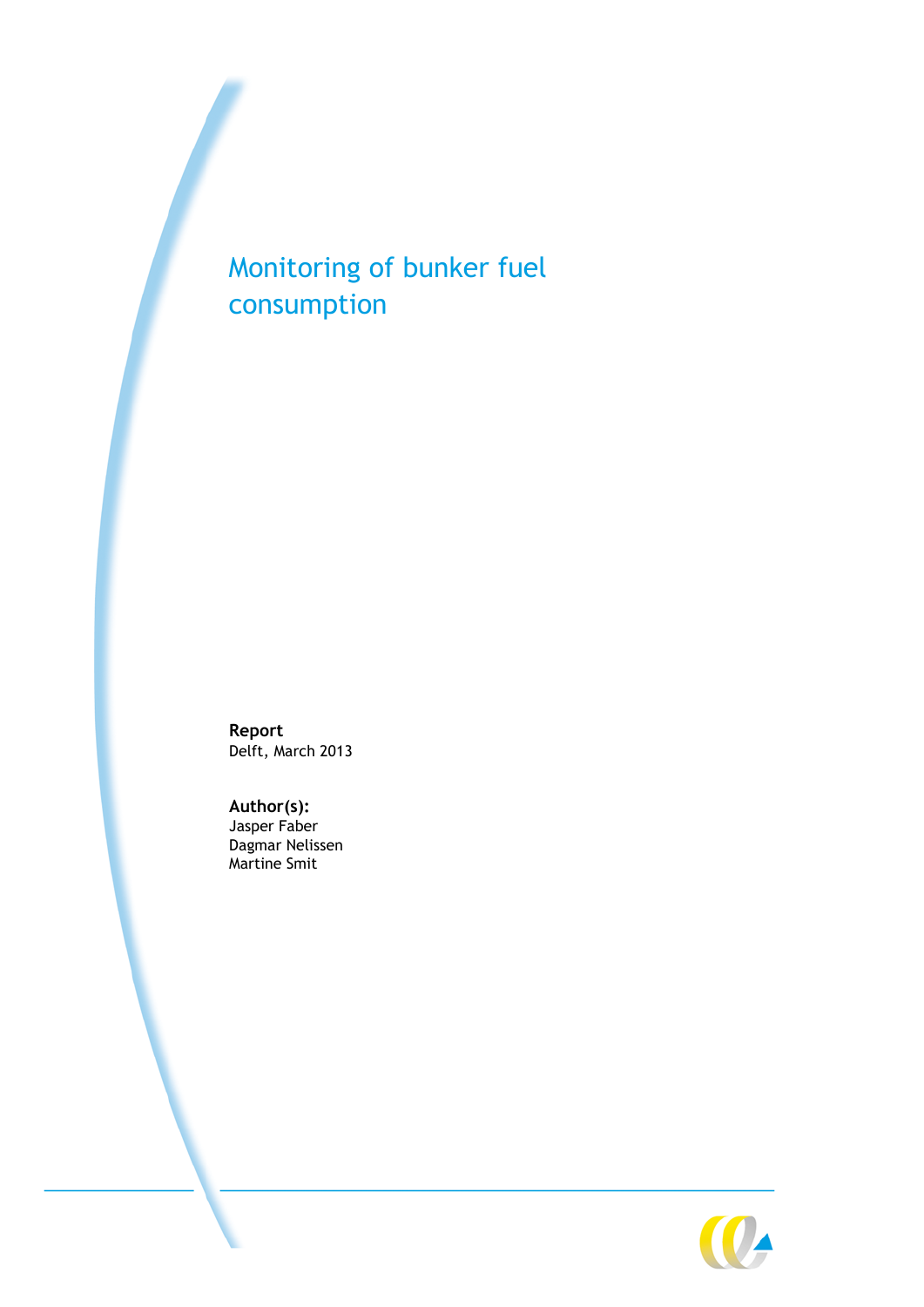# Publication Data

#### **Bibliographical data:**

**Jasper Faber, Dagmar Nelissen, Martine Smit Monitoring of bunker fuel consumption Delft, CE Delft, March 2013**

**Publication code: 13.7A40.23**

**CE publications are available from [www.cedelft.eu](http://www.cedelft.eu/)**

**Commissioned by: T&E and Seas at Risk. Further information on this study can be obtained from the contact person, Jasper Faber.**

**© copyright, CE Delft, Delft**

**CE Delft**

**Committed to the Environment**

**CE Delft is an independent research and consultancy organisation specialised in developing structural and innovative solutions to environmental problems. CE Delft's solutions are characterised in being politically feasible, technologically sound, economically prudent and socially equitable.**

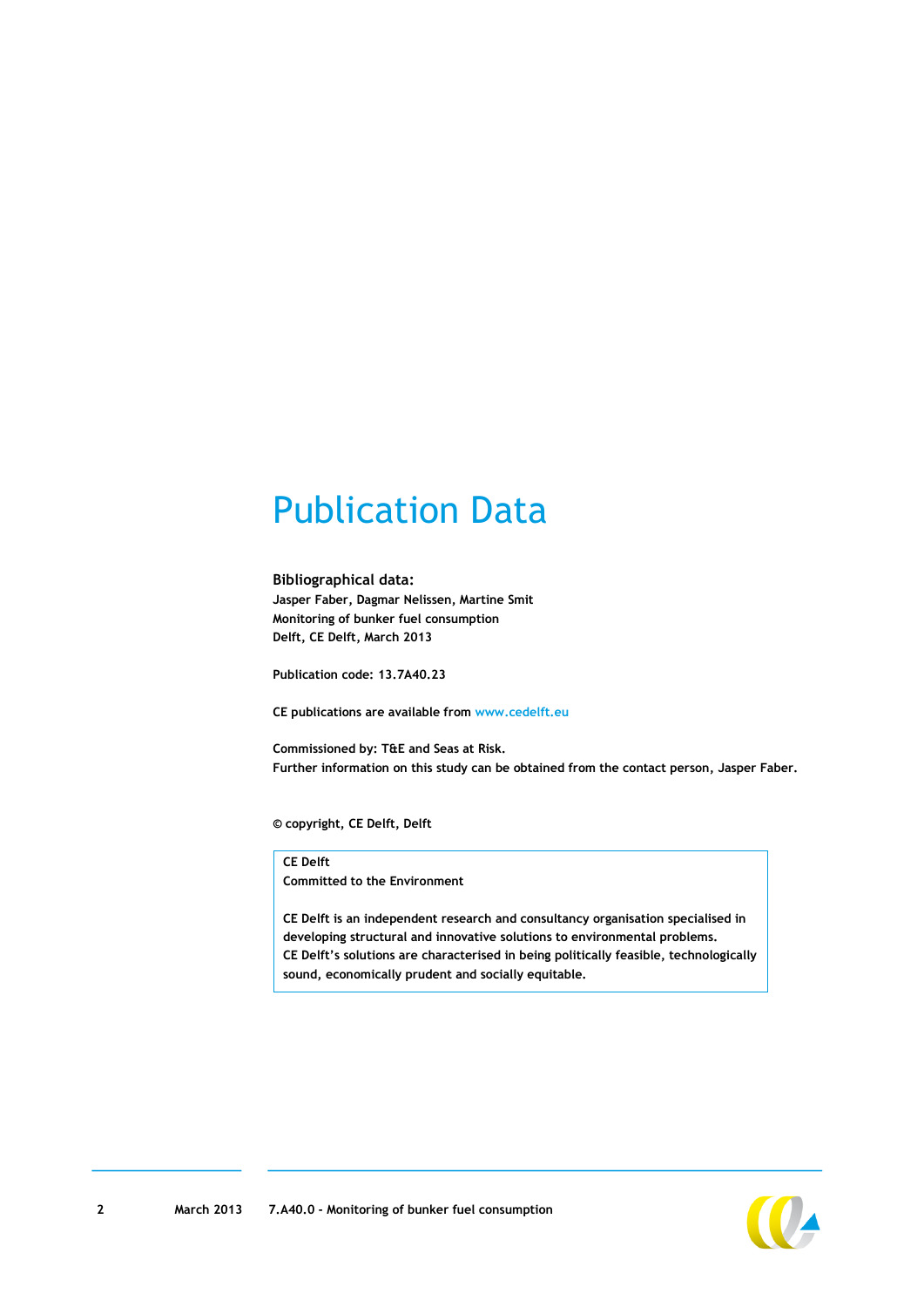# **Contents**

|                | <b>Summary</b>                   | 5  |
|----------------|----------------------------------|----|
| 1              | Introduction                     | 7  |
| $\overline{2}$ | <b>Bunker Delivery Notes</b>     | 9  |
| 2.1            | Description of monitoring method | 9  |
| 2.2            | Assessment of monitoring method  | 9  |
| 3              | <b>Tank monitoring</b>           | 13 |
| 3.1            | Description of monitoring method | 13 |
| 3.2            | Assessment of monitoring method  | 14 |
| 4              | <b>Flow meters</b>               | 19 |
| 4.1            | Description of monitoring method | 19 |
| 4.2            | Assessment of monitoring method  | 20 |
| 5              | Direct emissions monitoring      | 25 |
| 5.1            | Description of monitoring method | 25 |
| 5.2            | Assessment of monitoring method  | 25 |
| 6              | <b>Conclusions</b>               | 29 |
| 7              | Literature                       | 33 |

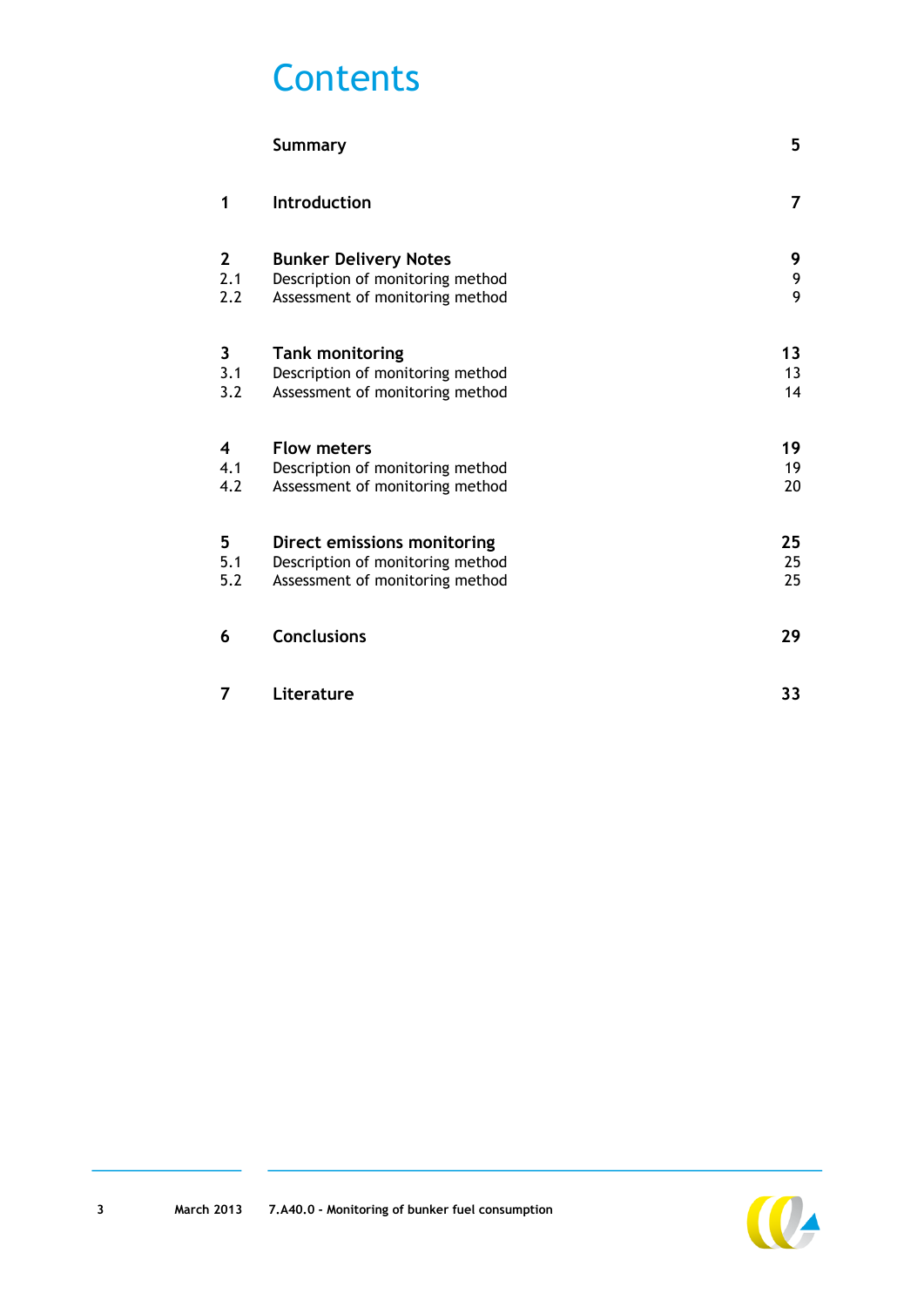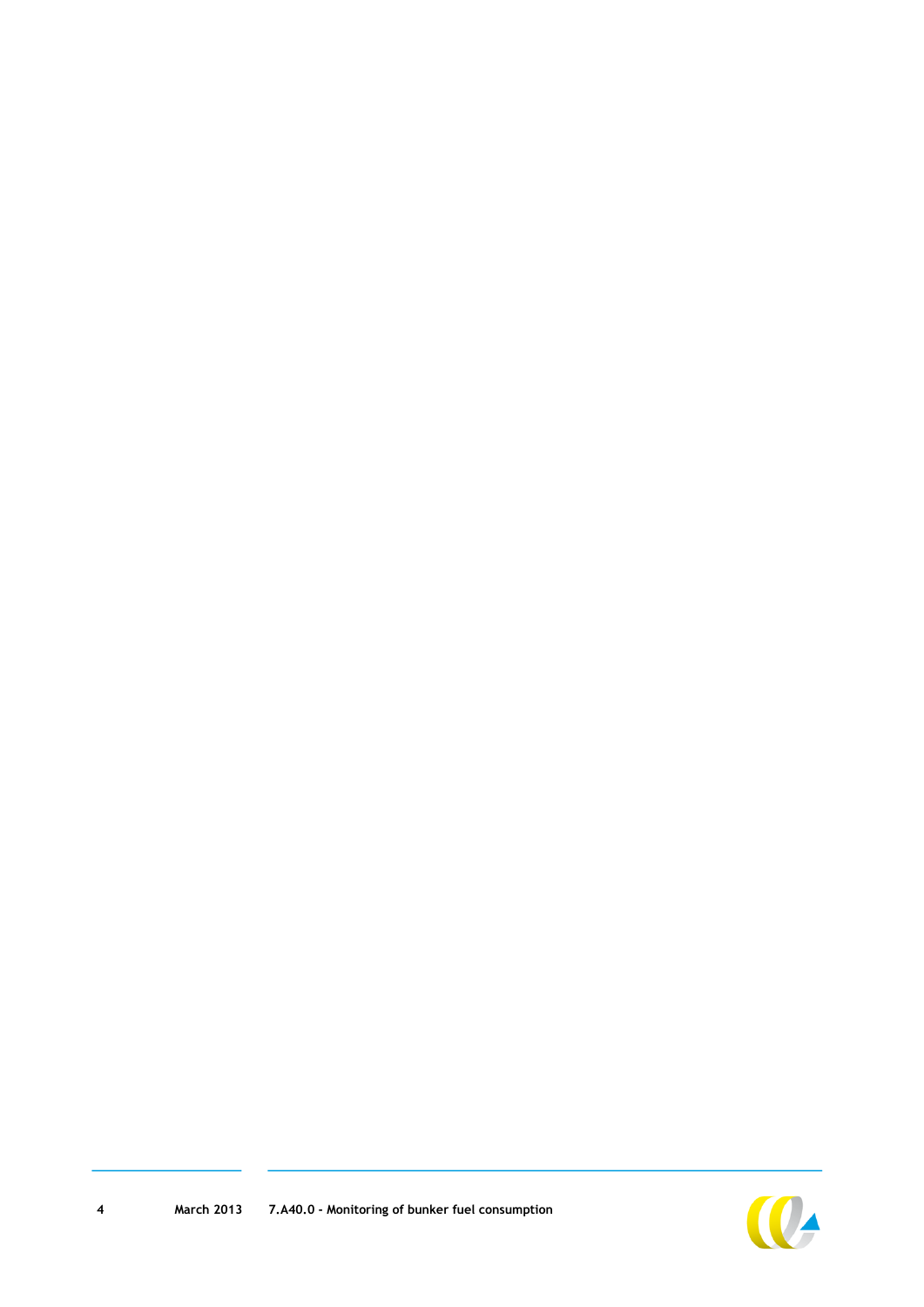# <span id="page-4-0"></span>Summary

Monitoring of fuel consumption and GHG emissions from international shipping is currently under discussion at the EU level as well as at the IMO. There are several approaches to monitoring, each with different characteristics. Important differences exist with regards to the costs of the equipment, operational costs, the accuracy of the measurements, and the potential to monitor emissions of gases other than  $CO<sub>2</sub>$ . Moreover, some approaches offer more opportunities to improve the operational fuel-efficiency of ships and fit better to possible future policies than others.

Based on a survey of the literature and information from equipment suppliers, this report analyses the four main methods for monitoring emissions:

- 1. Bunker delivery notes (i.e. a note provided by the bunker fuel supplier specifying, amongst others, the amount of fuel bunkered).
- 2. Tank sounding (i.e. systems for measuring the amount of fuel in the fuel tanks).
- 3. Fuel flow meters (i.e. systems for measuring the amount of fuel supplied to the engines, generators or boilers). And
- 4. Direct emissions monitoring (i.e. measuring the exhaust emissions in the stack).

The report finds that bunker delivery notes and tank soundings have the lowest investment cost. The former because no equipment is needed, the latter because the majority of ships have tank sounding systems. However, unless tank sounding is automated, these systems have higher operational costs than fuel flow meters or direct emissions monitoring because manual readings have to be entered in monitoring systems. Moreover, manually entering data in systems may result in errors. The costs of verification could therefore also be higher.

Fuel flow meters have the highest potential accuracy. Depending on the technology selected, their accuracy can be an order of magnitude better than the other systems, which typically have errors of a few percent.

By providing real-time feed-back on fuel use or emissions, fuel flow meters and direct emissions monitoring provide ship operators with the means to train their crew to adopt fuel-efficient sailing methods and to optimise their maintenance and hull cleaning schedules. The latter can, to a lesser extent, also be provided by tank soundings. However, bunker delivery notes are unlikely to provide this benefit as bunkerings may be several weeks (and hence several voyages) apart.

Except for bunker delivery notes, all systems allow for both time-based and route-based (or otherwise geographically delineated) systems. Because a ship can sail for several weeks after one bunkering, and is not restricted to routes or area, bunker delivery notes cannot be used to monitor emissions in a geographically delineated system.

All systems can monitor  $CO<sub>2</sub>$  and provide estimates of  $SO<sub>2</sub>$  emissions. Only direct emissions monitoring can also monitor other exhaust emissions.

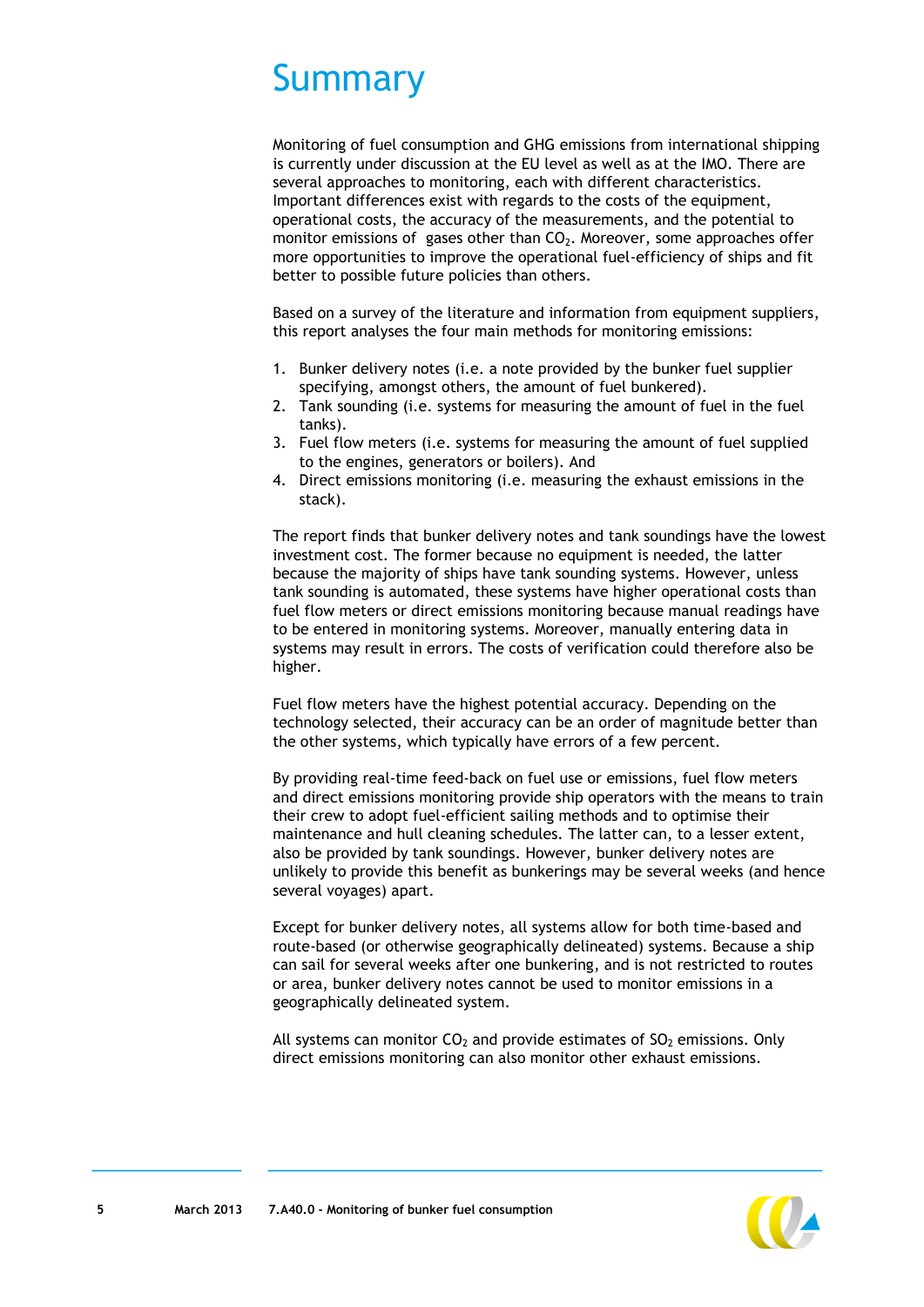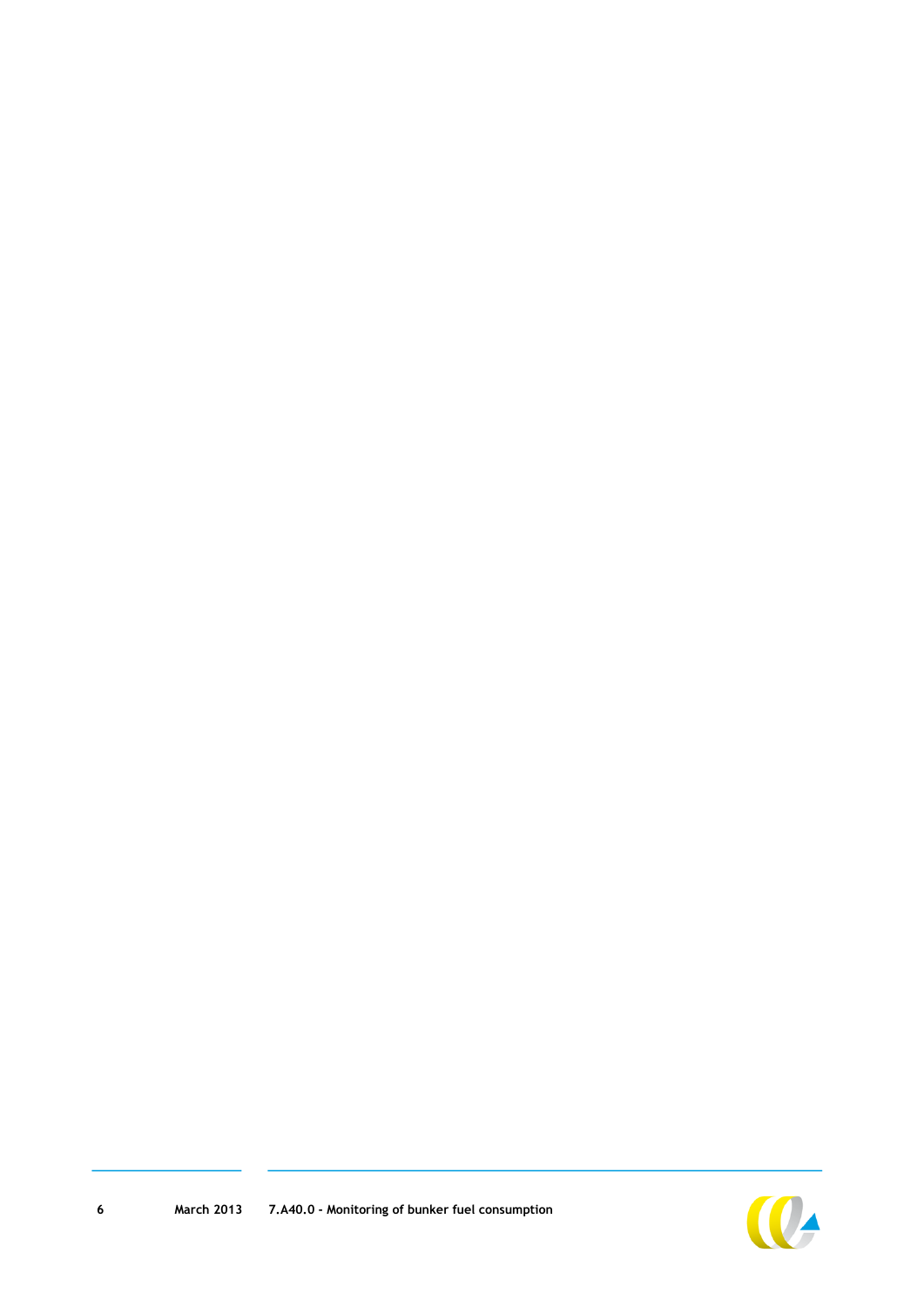# <span id="page-6-0"></span>**Introduction**

Monitoring of fuel consumption and GHG emissions from international shipping is currently under discussion at the EU level as well as at the IMO.

The European Commission supports an internationally agreed global solution to decrease GHG emissions from ships. In October 2012, the European Commission announced it was preparing a proposal on a monitoring, reporting and verification (MRV) system for ship emissions based on fuel consumption as a necessary starting point to further mitigation strategies such as the development of market-based instruments or ship efficiency measures.

At its sixty-third session the Marine Environment Protection Committee agreed that the development of an IMO performance standard for fuel consumption measurement for ships could be a useful tool, that the standard should be considered at future sessions, and invited further submissions on specific aspects of such a standard. (MEPC 63/23, 14 March 2012)

In response IMarEST presented an analysis of four approaches for fuel monitoring in a submission (MEPC 65/INF. 3/Rev.1) to the IMO. The submission argues that there is a trade-off between accuracy, complexity, and throughlife costs of these four approaches. Not only would their accuracy increase in the following order of the approaches but also their complexity and throughlife costs:

- 1. Bunker delivery note (BDN) and periodic stock-takes of tanks.
- 2. Bunker fuel tank monitoring on-board.
- 3. Flow metres for applicable combustion processes. And
- 4. Direct emissions measurement.

The choice of a specific mandatory fuel measurement approach such as those outlined by IMarEST has direct as well as indirect impacts.

For ship owners two direct impacts are conceivable. On the one hand, they may have to incur costs for purchasing and installing additional equipment as well as for monitoring and reporting data. These costs could vary between the approaches. On the other hand, through this work they might identify potentially new fuel consumption savings opportunities if the data monitored provided new and useful insights.

For the shipping market as a whole, monitoring emissions may result in more transparency about the fuel-efficiency of ships, depending on the circumstances and on what is being monitored and reported. Charterers could take better-informed decisions if ship fuel consumption data were publicised.

Last but not least, if the MRV mechanism is considered as a first step towards a market-based instrument or an efficiency measure, the cost and the burden of data collection and verification needs to be addressed as it will form part of the overall evaluation of the system alternatives.

The current choice of a fuel measurement approach could have far-reaching indirect impacts as it may not only have an impact on the cost-effectiveness and political acceptability of potential market-based instruments or efficiency measures but also limit the choice of the potential future instruments.

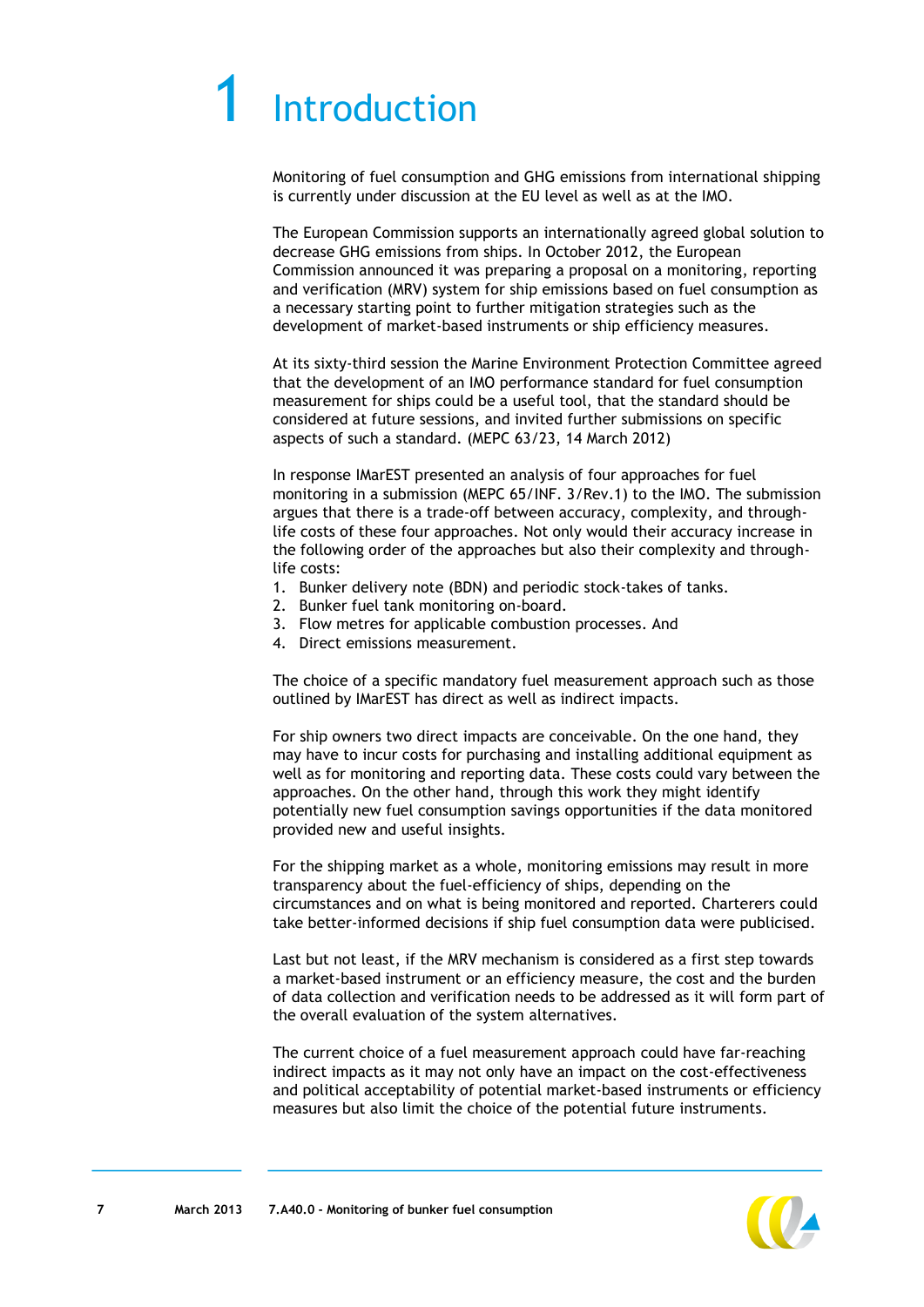In this note we will first describe and then assess the four monitoring approaches as presented in the IMarEST submission.

The following questions are addressed:

- How is data gathered?
- Which equipment is needed?
- Which data is gathered?
- $-$  Is there a legal obligation to apply the approach currently?
- If not: What is the general practice? Is the approach applied and how frequently?

In the assessment the following criteria are considered:

- 1. Accuracy, completeness, consistency:
	- $-$  How accurate is the fuel consumption measurement?
	- Which part of the on-board fuel consumption can be captured? (e.g. is
	- the consumption of auxiliary engines and boilers included?)
	- $-$  Is the approach standardized?
	- Can the monitoring system be bypassed/avoided?
	- How susceptible to fraud is the approach?
- 2. Verifiability:
	- What should ideally be ensured for the verification of the reported data?
	- Which options has the verifier to ensure that the reported data is consistent with the actual fuel consumption?
- 3. Costs:
	- Can an estimate be given for the purchasing price of the equipment?
	- What is the burden for the manning/burden for data collection and verification?
- 4. Direct incentive for emissions reduction:
	- Can the monitored data be expected to incentivize emissions reductions?
	- $-I$  If the fuel consumption data were make public, would the data publicized help charterers or shippers select the most fuel-efficient ships?
- 5. Implication for the choice of market-based measures or efficiency measures:
	- Does the monitored data provide sufficient information for a timebased measure?
	- Does the monitored data provide sufficient information for a routebased measure?

As to the last point, the implications for the choice of the MBMs or efficiency instrument, we naturally focus on the fuel consumption data need. The additional data needed for efficiency measures e.g. actual or standardized transport work to which the fuel consumption could relate to is not part of this study.

In this report, a time-based measure is defined as a measure where the fuel consumed/the  $CO<sub>2</sub>$  emitted within a certain time period (e.g. per year) falls under the regulation, independent of where the fuel has been consumed. A route-based measure is defined as a measure where only the fuel consumed/emitted on certain routes or in a certain geographic scope falls under the regulation.

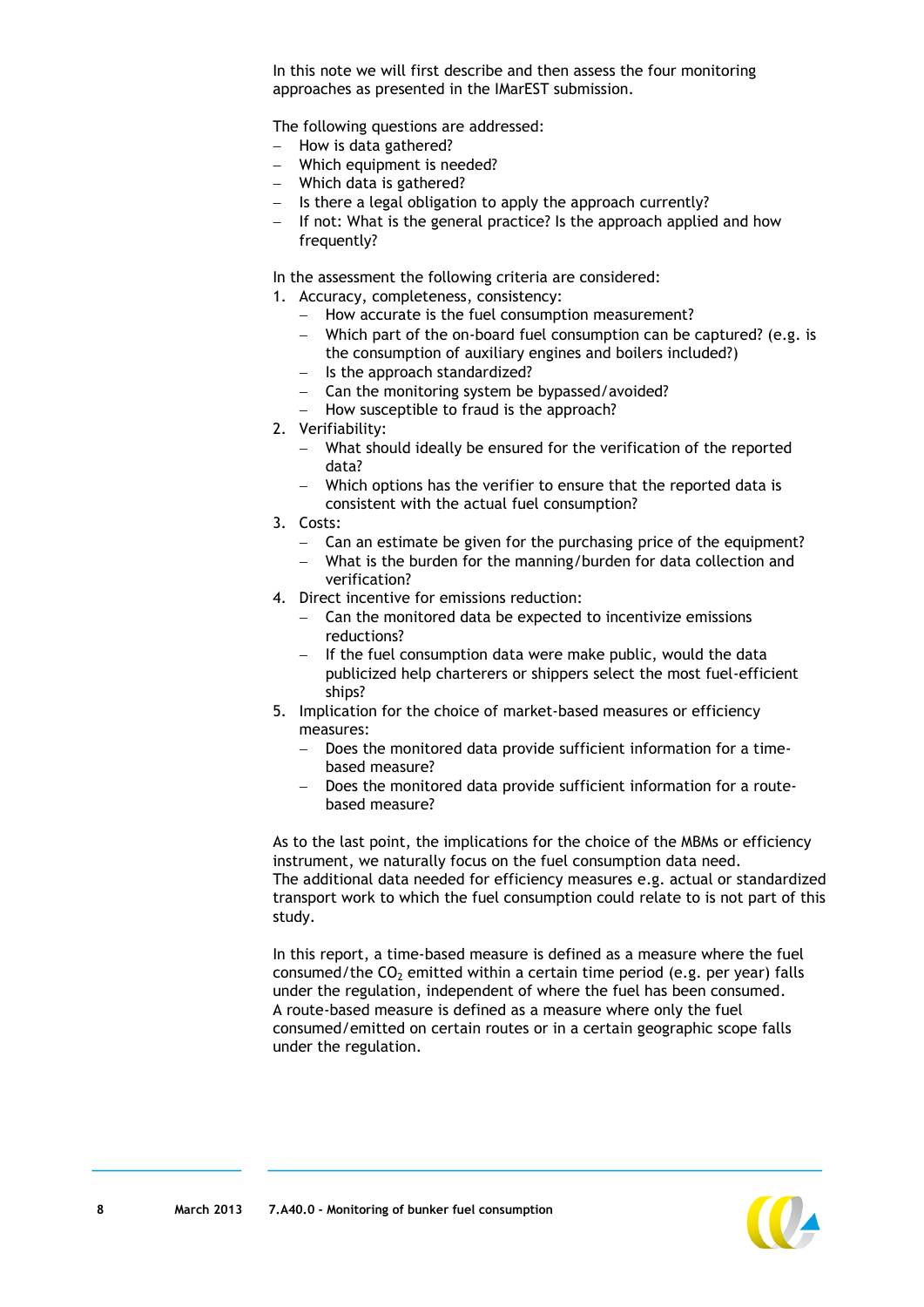# <span id="page-8-1"></span><span id="page-8-0"></span>**2.1 Description of monitoring method**

There are IMO requirements in force (Regulation 18 of MARPOL Annex VI) that oblige vessels of 400 GT and above as well as platforms and drilling rigs to keep a record of the fuel oil that they bunker by means of a bunker delivery note (BDN).

Although the BDN is currently used for air pollution regulation purposes, it also contains information that may be used for the monitoring of fuel consumption in a certain time period and therefore to estimate  $CO<sub>2</sub>$  emissions.

The BDN is issued by the bunker fuel supplier. The BDN has to contain at least the following information (MEPC.1/Circ.508):

- name and IMO number of receiving ship;
- port;
- $-$  date of commencement of delivery;
- name, address and telephone number of marine fuel oil supplier;
- product name(s);
- $-$  quantity (metric tons);
- density at 15 $^{\circ}$ C (kg/m<sup>3</sup>);
- sulphur content  $(\frac{9}{8} \text{ m/m})$ ; and
- a declaration signed and certified by the fuel oil supplier's representative that the fuel oil supplied is in conformity with regulation 14(1) or (4)(a)and Regulation 18(1) of MARPOL Annex VI.

According to Regulation 18 of MARPOL Annex VI, the bunker delivery notes have to be kept on-board for a period of not less than three years following the delivery.

Note that information on the amount of fuel bunkered within a certain time frame is not sufficient for determining the amount of fuel that is used within this time frame because the tanks will most probably not be empty at the beginning and at the end of this period. Thus to establish a periodic fuel consumption, stock-takings at the beginning and at the end of the period are necessary too.

# <span id="page-8-2"></span>**2.2 Assessment of monitoring method**

# **2.2.1 Accuracy, completeness and consistency**

#### *Accuracy*

The accuracy of BDN data varies depending on how the fuel quantity stated on the BDN is determined. BDNs have an accuracy level of 1 to 5% (Bunkerspot, 2009) and according to Cardiff University (2013), disputes over the quality and quantity of fuel is common between bunkerers and ship operators.

The BDNs also provide information on the quality of the fuel that is bunkered. This information is necessary for the calculation of the emissions related to the bunker fuel consumption.

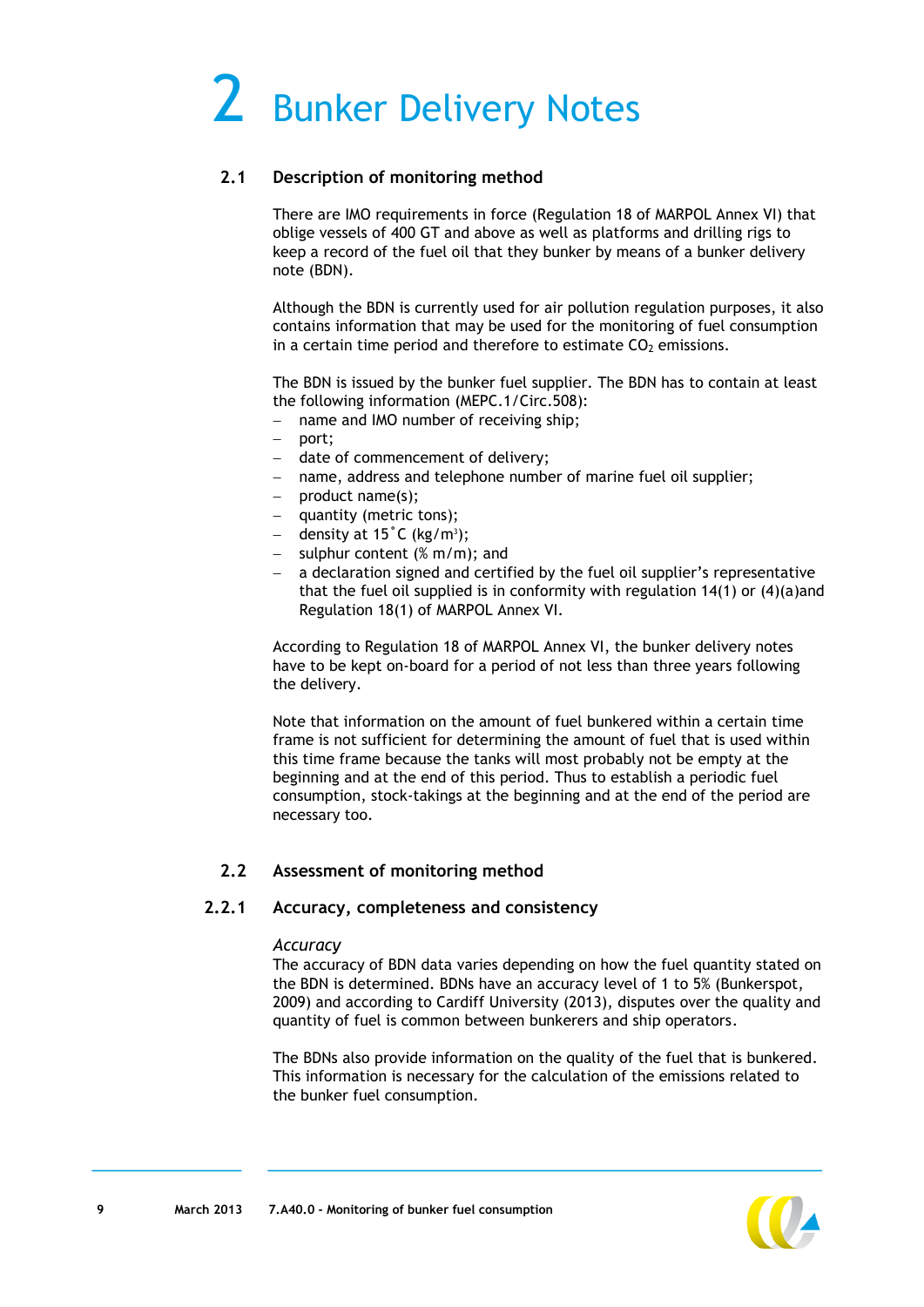#### *Completeness*

When the fuel consumption of vessels is monitored by means of bunker delivery notes this ensures that all fuel oil that is used on-board is captured, no matter for what purpose (e.g. main engine, auxiliary engine, boiler) the fuel is used.

#### *Consistency*

Regarding standardisation, the BDN has no specific format but the information that the BDN should at least contain is prescribed. The BDN is standardized in the sense that the quantity of the bunker fuel delivered should be given in metric tonnes and that the testing of the fuel's density and sulphur content should be conducted according to certain ISO standards.

The BDN monitoring approach could be undermined in different ways:

- 1. The documentation presented to the verifier could be incomprehensive, i.e. not all BDNs of all bunker operations are kept and presented.
- 2. A falsified BDN could be issued. According to Öko-Institut (2011), the reliability of BDNs has been questioned by industry representatives due to possibilities of corruption and falsification (see also Cardiff University, 2013a; 2013b).
- 3. The marine bunkering reporting mechanism could be circumvented by using marine heavy fuel oil (HFO) that stems from stocks that were produced as other heating oil products (Öko-Institut, 2011). For these products, a bunker delivery note may not be necessary.

# **2.2.2 Verifiability**

To verify the reported fuel consumption data it should ideally be ensured that:

- 1. All BDNs that a ship has received are presented.
- 2. A ship has received BDNs for all its bunkering operations.
- 3. The BDNs presented are not falsified.

The verifier has three major options to ensure that the reported data are consistent with the actual fuel consumed by the ship:

- 1. The reported data can be cross-checked with other data on fuel consumption on-board (e.g. in the oil record book or the engine log book)
- 2. Plausibility tests can be applied either by again using on-board data (e.g. data on distances covered and by applying an average emission factor) or by comparing the fuel consumption of the ship under consideration with the fuel consumption of comparable ships.
- 3. The bunker fuel suppliers are also obliged to keep copies of the BDNs. So the accounts and the BDNs kept by the fuel suppliers could be cross-checked, at least for those bunker fuel suppliers that are located in a country that has ratified MARPOL Annex VI.<sup>1</sup> The lists of bunker fuel suppliers that national maritime administrations are obliged to establish according to MARPOL Annex VI, Regulation 18 could be used to this end. However, the BDNs are frequently supplied by a subcontractor, rather than the registered bunkerer and the registration number of the bunkerer does not always appear on the BDN (Cardiff University, 2013a).

Verification could turn out to be difficult when the ship's copy of a BDN is a carbon copy. BDNs are frequently hand-written and not always legible, particularly after a period of storage (Cardiff University, 2013a; 2013b). In this case one could cross-check the carbon copy of the BDN with the original BDN, at least if the registration number of the bunkerer is specified. However, that would require access to BDNs of bunkerers, which could be located in different parts of the world.

-



<sup>1</sup> In March 2013, 72 countries have ratified the MARPOL Annex VI convention. (IMO, 2013).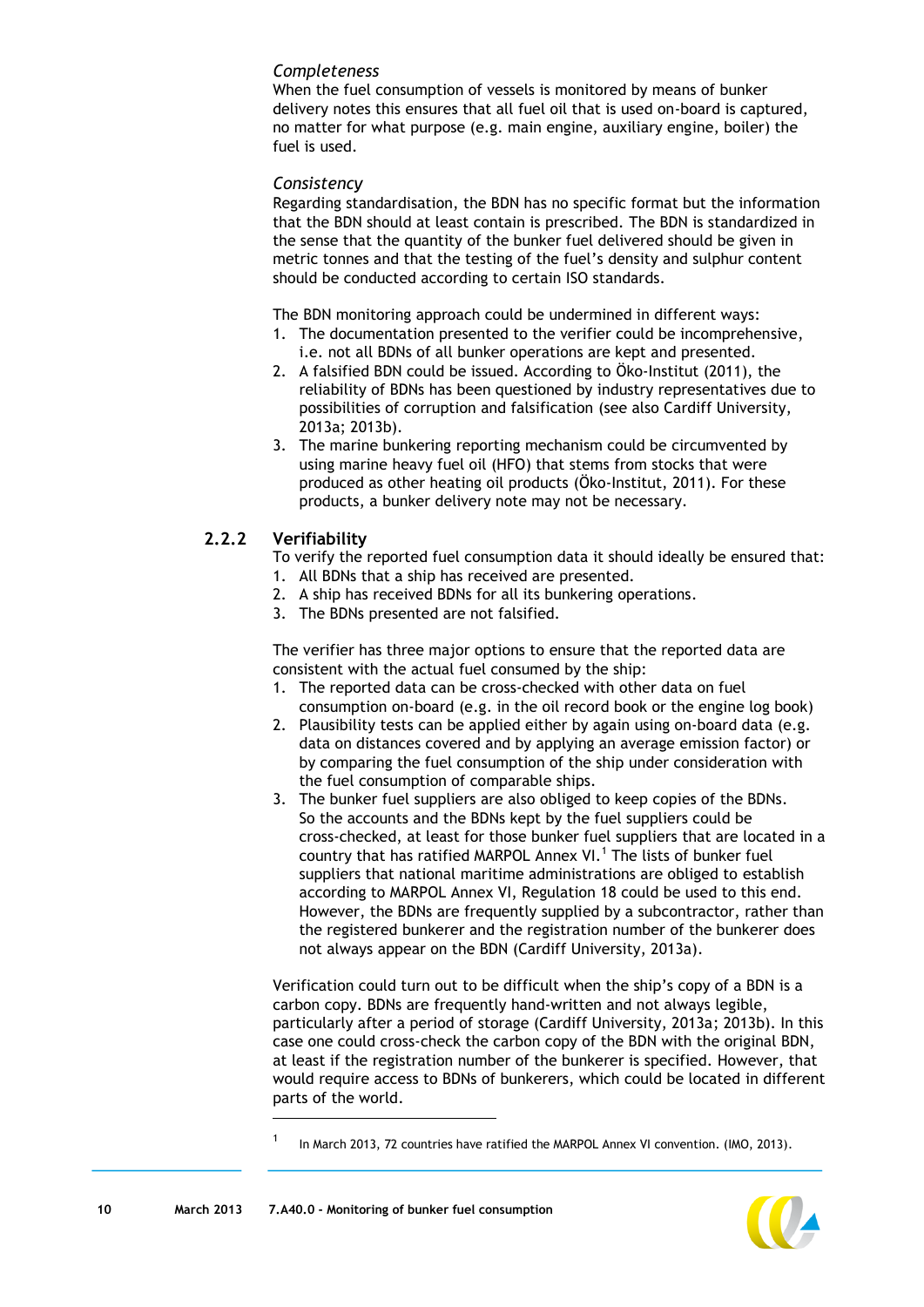# **2.2.3 Costs**

BDNs are already issued and the additional costs of keeping the BDNs are low but there will be additional costs for reporting, e.g. for entering the BDN information into a database.

Since conscientious verification would call for cross-checks with bunker fuel suppliers this could turn out to be complicated, very costly and timeconsuming.

#### <span id="page-10-0"></span>**2.2.4 Direct incentive for emissions reductions**

BDNs (combined with stock-takes) provide an insight into the absolute amount of fuel consumed by a ship in a specific period of time.

In the following we will discuss whether one can expect that this insight will directly incentivize additional emissions reductions by prompting either ship owners or charterers and shippers to take some action.

Regarding *ship owners* it is very unlikely that the fuel consumption established by the BDNs constitutes a new insight because fuel consumption is already regularly monitored and reported within the company; after all BDNs are being issued and retained already.

But even if the fuel consumption data would constitute a new insight for ship owners it is not likely that this would trigger direct emissions reductions.

For ship owners to consider taking any additional fuel saving measures due to the information that becomes available from the BDNs:

- 1. The fuel consumption established by the BDNs would have to be unexpectedly high (i.e. outside the common volatility in fuel use due to operational practices, weather, etc.). And
- 2. The ship owner would have to be able to profit from potential benefits (absence of split incentives).

When the second circumstance is available, one can expect the ship owner to already have taken those operational and technical measures that are widely acknowledged and proven to be efficient for the vessel under consideration.

But an additional uptake of innovative operational and technical measures can also not be expected due to the information that becomes available from the BDNs: There are many factors that determine the fuel consumption of a ship, such as speed, load and draught conditions, sea conditions, etc. and the information from the BDNs does neither allow for relating the fuel consumption to these determinants nor does it give any transparency as to which purpose the fuel is used on-board (e.g. boiler, auxiliary engines, etc.). So just knowing the amount of fuel a ship consumes per unit of time does not provide enough information to detect options for improving the fuel-efficiency of a ship and to control for the actual change of the fuel-efficiency of a ship if a measure was taken. So only for owners of vessels engaged in liner shipping or of ferries with comparable transport work and comparable routes over the years could the information from the BDNs theoretically lead to fuel-efficiency improvements. But just as for all other ship owners, it is however very questionable whether for these sections of the world fleet would the BDNs provide any additional information.

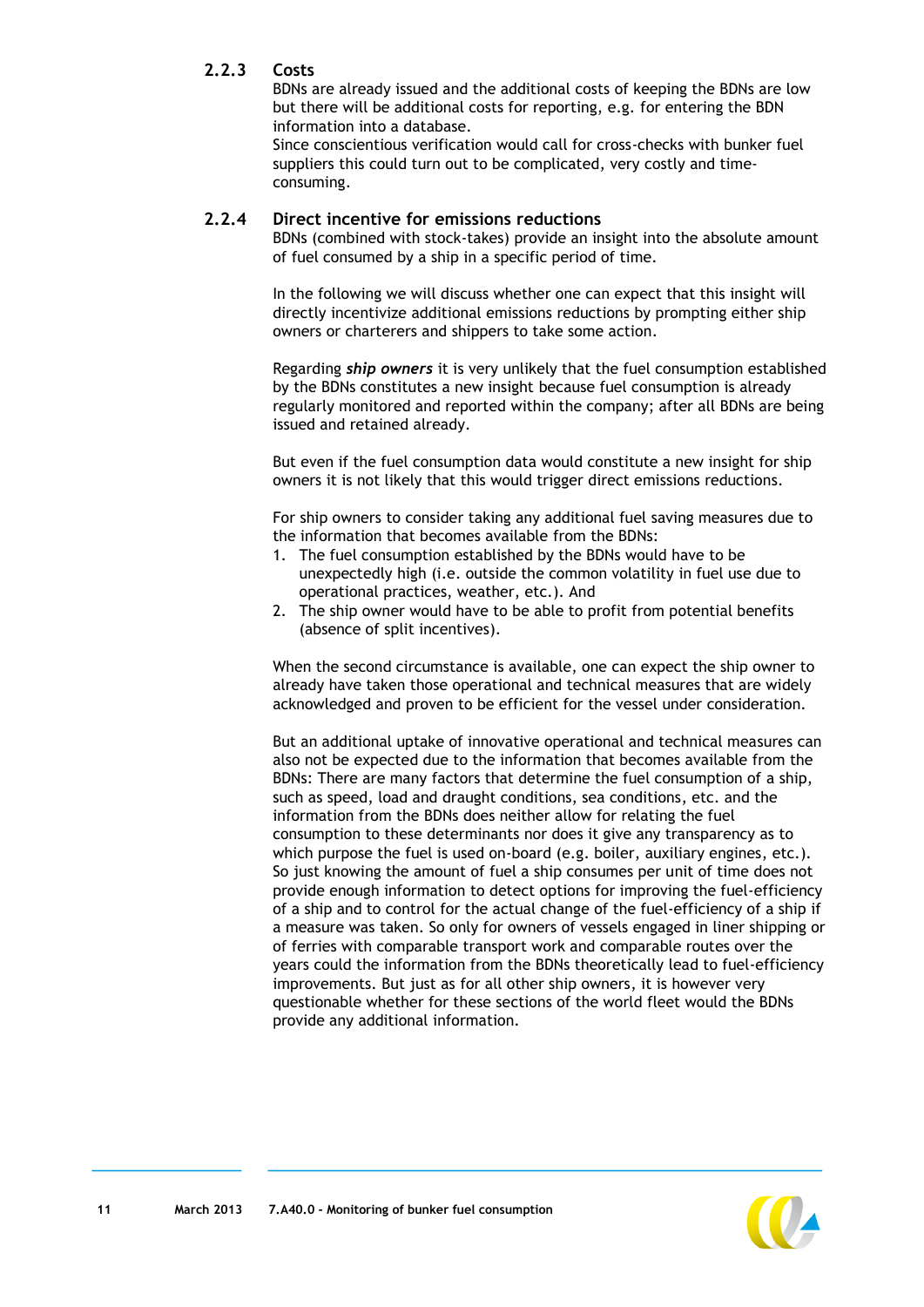For *shippers* and *charterers*, the fuel consumption data could constitute an additional piece of information if the data would become publicly available at a ship specific level. However, just this information would not be sufficient because shippers and charterers would want to base their choice of a ship on the relative energy efficiency of the ships and not on the absolute fuel consumption data as provided by the BDNs. Just knowing that a ship has used a certain amount of fuel in a certain year will not allow a charterer to evaluate a ship's performance, since he does not have information on its load conditions, where the ship sailed, how fast it sailed, etc. Thus again one cannot expect that fuel consumption monitoring by means of BDNs will incentivize direct emissions reductions.

#### **2.2.5 Implications for market-based instrument or efficiency measures** The BDNs can provide an insight into the absolute amount of fuel consumed in a specific period of time when combined with a stock-take at the beginning and at the end of the time period under consideration. This monitoring approach can therefore be used for time-based policy measures.

For route-based measures the fuel consumed on specific routes needs to be monitored and reported. The data provided by the BDNs will not provide this route-specific data. Ocean vessels can operate over long distances without refuelling. So even if the routes defined in the policy measures were routes between two ports, BDN-data would not be sufficient for the monitoring under a route-based measure.

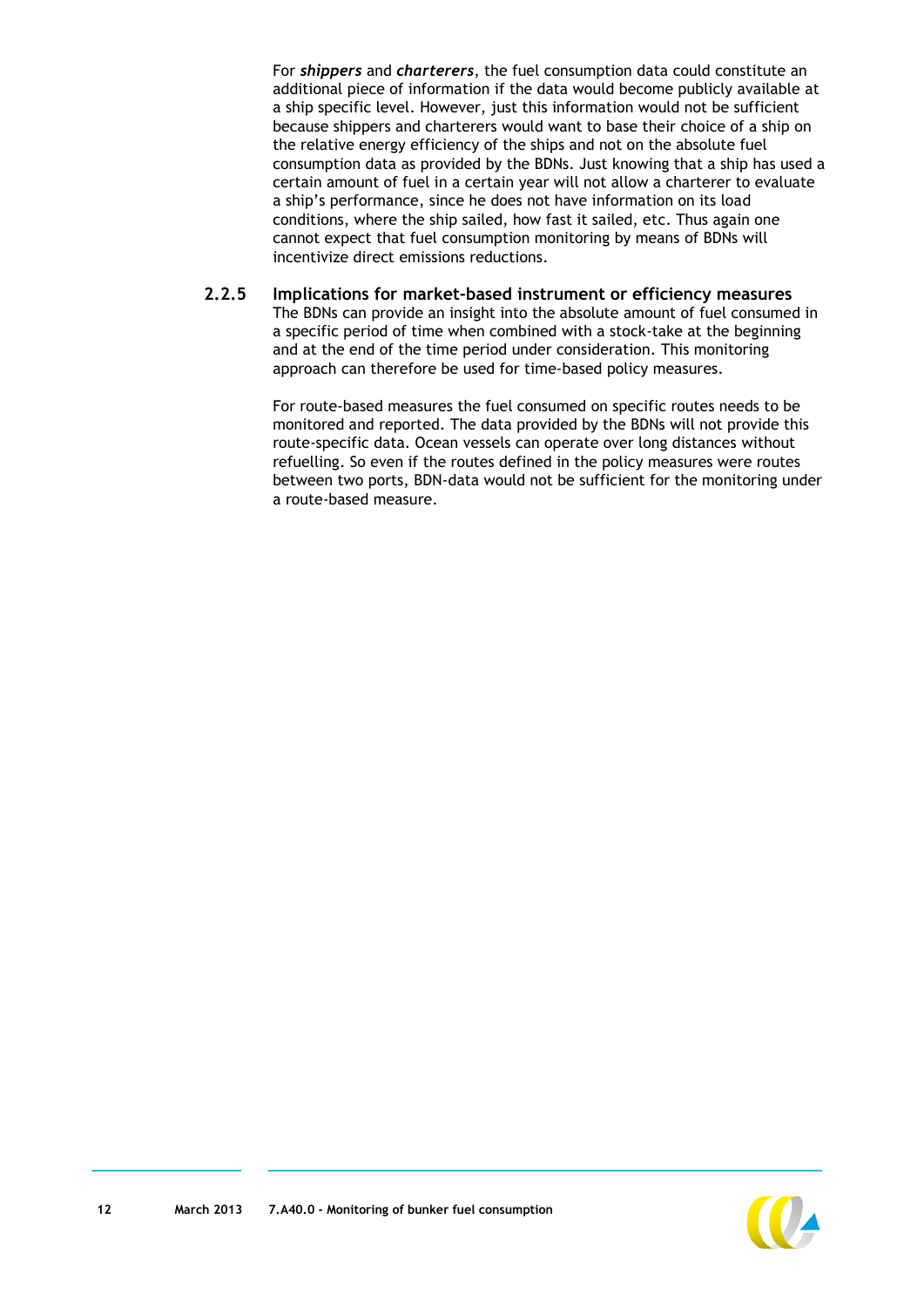#### <span id="page-12-1"></span><span id="page-12-0"></span>**3.1 Description of monitoring method**

The fuel consumption of a ship can also be determined by monitoring the tanks of the ship. Fuel tank levels are commonly measured on-board ships. This is also called tank sounding. The depth of the fluid from the surface to the bottom of the tank is thereby derived first and the corresponding volumetric quantity is then calculated. Sounding tables are necessary to convert tank level to volume. Typically, this is available in an approved form through the ship stability documentation. Fuel density information is necessary to calculate the corresponding mass. This is available from the BDN, however blending on-board may cause slight complications. Fuel temperature will also affect volume (CE Delft, 2009).

Measuring the fuel tank levels can be done in several ways: electronic, mechanical and manually, as shown in the box below.

#### **Electronic sounding**

In electronic sounding, a sensor is used which senses the pressure inside the sounding pipe or by sensing the tank pressure and sends a signal to the receiver. Here the signal is translated to the tank's content value with the help of a PLC circuit. The value is displayed using electrical operated servo gauge or electrical capacitance gauge.

**Mechanical sounding**

Mechanical provisions are made inside the tank so that the quantity of tank can directly be read through a level marker or an indicator or a float level sensor. In the tank a float can be attached to a pointer through a pulley. As the level varies pointer readings will change accordingly. A level gauge glass is also attached to the tank to read the quantity of the fluid inside the tank. The gauge may also be a pneumatic/hydraulic operated gauge or differential pressure gauge.

#### **Manual sounding**

In this method, a sounding tape is used with a heavy weight bob attached to one end of the tape using a strap hook. It is the most commonly used method used for calculation of tank capacity. If the capacity inside a tank is more, free space of the tank is measured to calculate total capacity of the tank. This method is called ullage measurement.

Source: Marine Insight  $2$ .

When the content of the tanks on-board is monitored at two successive points in time, then the change of the stock that thereby is established only corresponds to the fuel that has been consumed in the meantime if no fuel has been removed for other purposes from the tanks or fuel has been added to the tanks, e.g. by bunkering, or fuel has been moved to other tanks. Thus in order to establish the fuel consumption of a ship within a certain period of time the tanks not only need to be monitored at the beginning and at the end of this period but also before and after fuel is removed from the tanks for non-combustion purposes as well as before and after fuel is bunkered.

 $\overline{a}$ 

<sup>2</sup> www.marineinsight.com/tech/proceduresmaintenance/sounding-and-different-methods-oftaking-sounding-on-a-ship/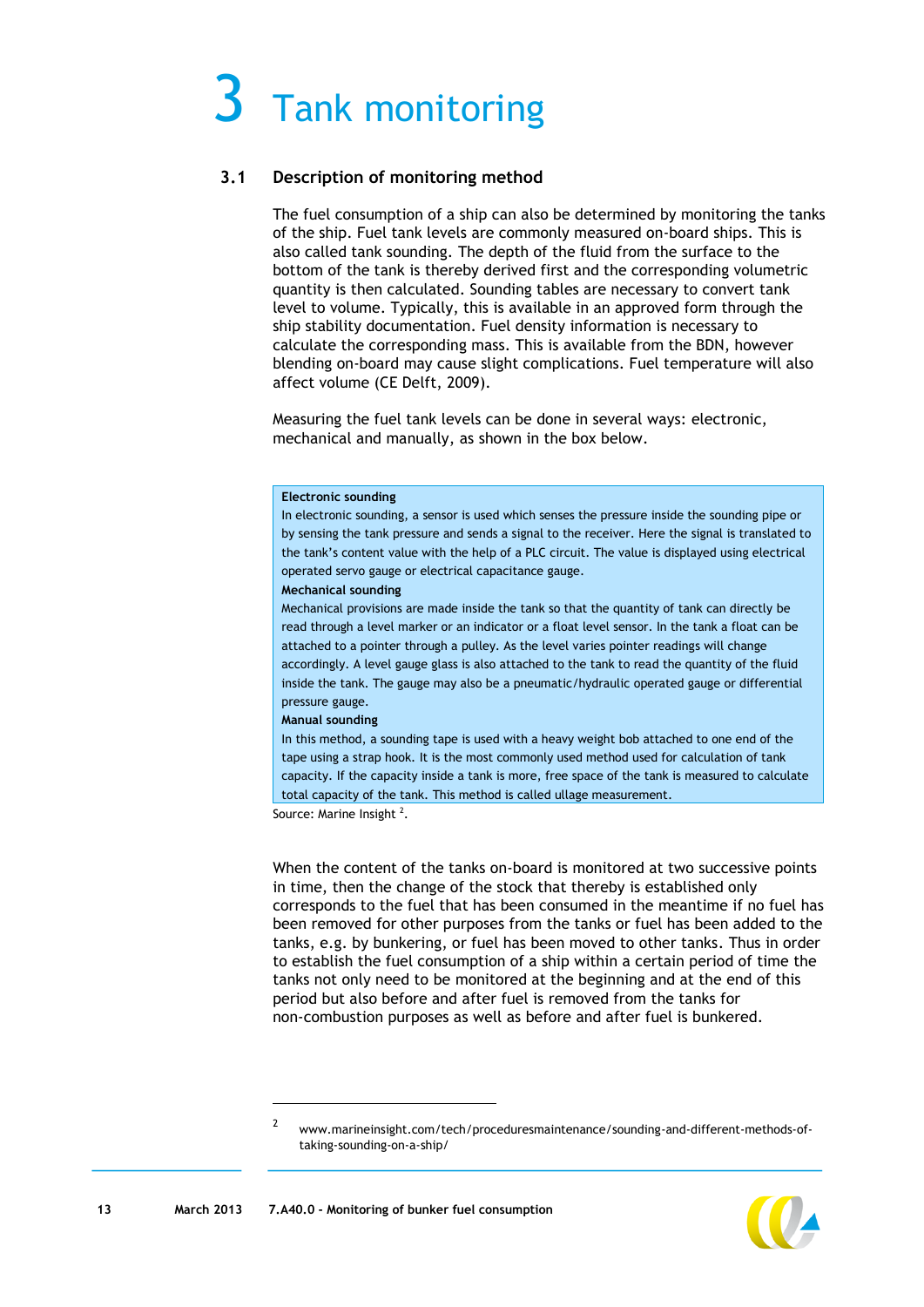Tank monitoring is a common practice in the sector, sounding frequency on a ship however differs from company to company and according to the working policy and the nature of operations going on board. According to Marine Insight (2013), all fuel oil tanks lube oil tanks and diesel oil tanks must be sounded twice a day, once in the morning and once in the evening, and recorded in the event of a leak or any other emergency related to the oil content of tanks. As the bunkering operation is one of the most critical operations, the frequency of operation increases at the initial and final stages of the operation (every 15 minutes) to check the inflow of oil into the correct tank at the initial stage and to avoid overflow of oil during the final stage of operation.

#### <span id="page-13-0"></span>**3.2 Assessment of monitoring method**

#### **3.2.1 Accuracy, completeness and consistency**

#### *Accuracy*

The accuracy of tank monitoring is estimated at 2-5% (Saniship).

Fuel tank levels are commonly measured on-board ships. In modern ships, tank soundings are normally taken using built-in automatic systems, such as pitot tubes (which measure pressure) or radar tank level indication systems, both of which transmit readings to the engine control room. These devices need to be regularly calibrated to ensure accuracy (CE Delft, 2009). The accuracy of tank monitoring is very sensitive and depends on the means by and conditions under which they are carried out.

Many small ships still rely on the traditional (manual) bunkering measurement. Look-up tables and a density measurement are used in conjunction with the 'dip' to calculate the total 'mass' of the bunker fuel delivered. There are many factors that contribute to errors in this calculation, such as the strike plate location, the dip tape, accuracy of tables, tank straps, and human error.

Furthermore, large ships may have a large number of fuel tanks, with different quantities and grades of fuel. The accuracy of tank monitoring may be limited by trim, heeling, etc. Manual sounding may be very inaccurate at sea if the ship is moving (IMO/IMarEST, 2012).

Another way in which inaccuracy may occur is due to the fact that the tank monitoring devices need to be regularly calibrated to ensure accuracy (calibration dates should be recorded),and this may currently not always be done as there are no regulations for this (CE Delft, 2009).

Lastly, discrepancies may exist between the tank volume determined and the actual volume consumed. Differences may exist e.g. due to sludge and water removed from the fuel (fuel treatment on-board). This may lead to a tendency to over-estimate fuel usage (IMO/IMarEST, 2012).

In order to derive the emissions on the basis of the fuel consumption monitored, information on the fuel quality is necessary too. This information is available when the tank monitoring approach is applied, since fuel density information is necessary to correctly determine the volume of fuel that is left in the tanks.

#### *Completeness*

Only if all tanks on-board are actually monitored, can all fuel oil that is used on-board be captured with the tank monitoring approach.

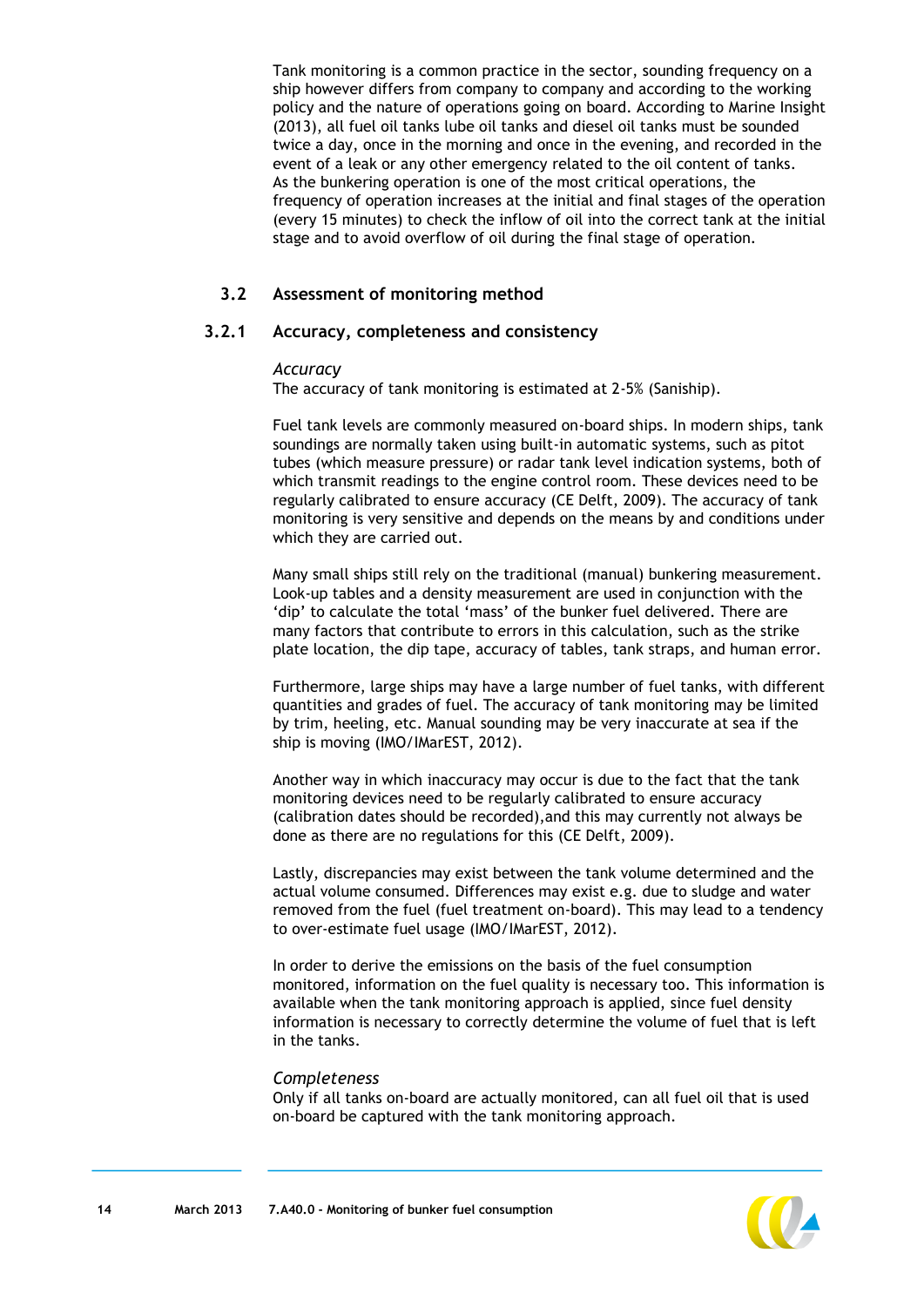### *Consistency*

There are different techniques for tank monitoring and unless each ship uses the technique that is most suitable for its design and it is used with the same care, there will always be a difference between ships in the accuracy of the measurement. International quality standards could be developed/applied to ensure consistency to a certain degree.

The tank monitoring approach could be undermined in different ways:

- 1. Not all relevant tanks are monitored.
- 2. The tanks could be monitored with insufficient frequency.
- 3. The maintenance of the monitoring device could be insufficient.
- 4. The monitored data could be documented falsely.
- 5. The monitored data could be reported falsely.

# **3.2.2 Verifiability**

- To verify the reported fuel consumption data it should ideally be ensured that
- 1. All relevant tanks have been equipped with a tank monitoring device.
- 2. All tanks have been monitored sufficiently often (i.e. at the beginning and at the end of the respective period, whenever stock changes take place that are not related to the fuel consumption (e.g. bunkering) and also, if a route-based approach was chosen, whenever a ship enters or exits the geographical scope of a system).
- 3. All tanks have correctly been monitored.
- 4. The data monitored has correctly been documented. And
- 5. The documented data has correctly been reported.

The verifier has the following options to ensure that the reported data are consistent with the actual fuel consumed by the ship:

- 1. The reported data can be compared with the entries on tank monitoring to logs on-board.
- 2. It can be controlled on-board whether all relevant tanks are equipped with a tank monitoring device.
- 3. It can be controlled on-board whether the tank monitoring devices work correctly (this may not be necessary, since the ship owner/charterer has an interest in a good working device. This is due to security reasons and to ensure that the amount of bunker fuel paid for by the ship owner is actually delivered).
- 4. The reported data can be cross-checked with other data on fuel consumption on-board (e.g. bunker delivery notes, oil record book or engine log book).
- 5. He can carry out plausibility tests either by again using on-board data (e.g. data on distances covered and by applying an average emission factor) or by comparing the fuel consumption of the ship under consideration with the fuel consumption of comparable ships.

# **3.2.3 Costs**

Fuel tank levels are commonly measured on-board ships so that purchase of additional equipment would not be required, at least if the methodology used would be up to the required standard.

The cost of a tank monitor for a Panamax Bulker varies between USD 1,000 and USD 1,300 per tank (type NicoCap, Saniship).

The burden on the crew will be minimal since in modern ships, tank soundings are normally taken by built-in automatic systems, which transmit readings to the engine control room.

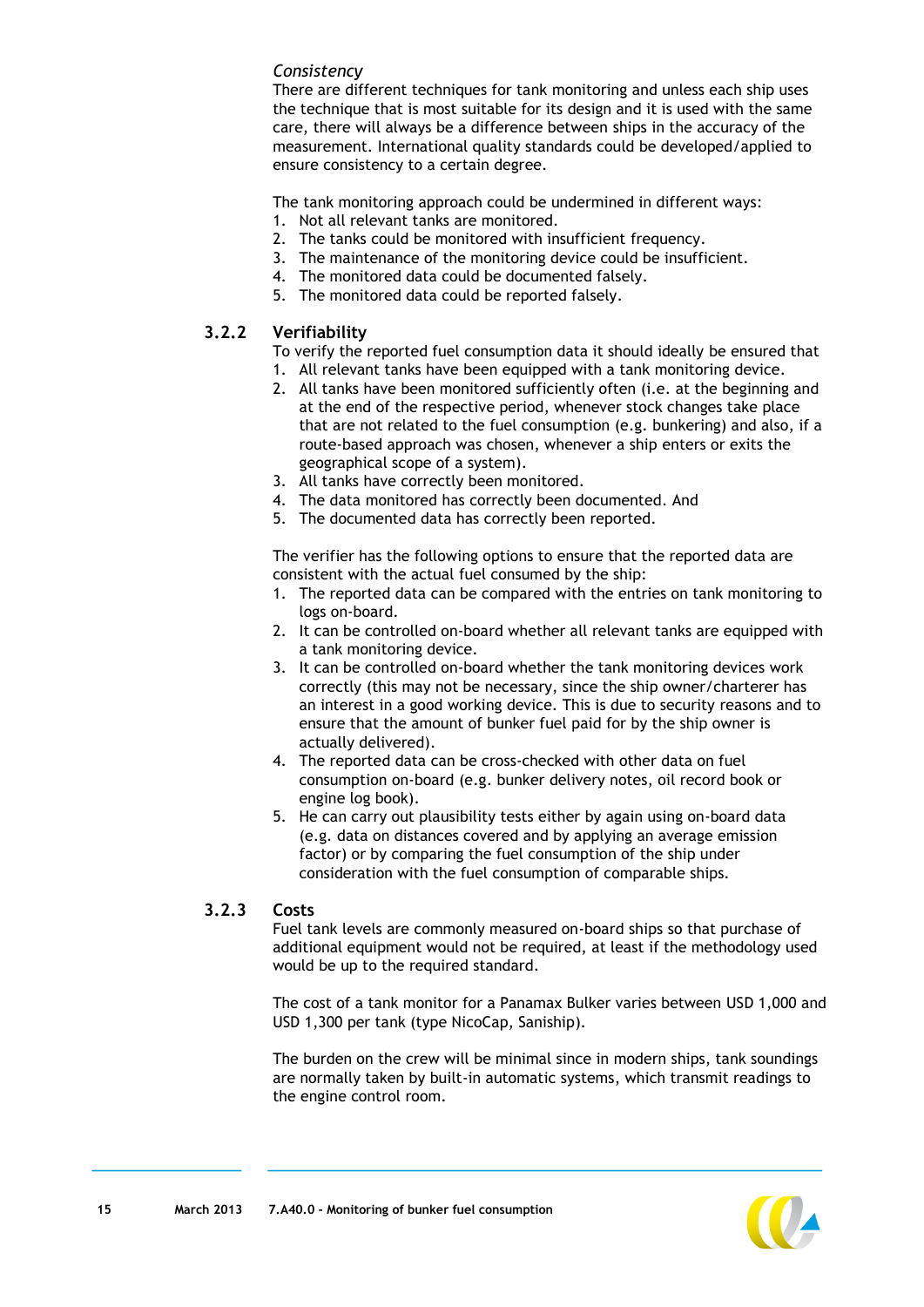However, it is mainly the larger and modern ships that have electronic built-in tank monitoring systems. And although less common, tank monitoring also takes place manually. Manual tank soundings are taken with a measuring tape and digital thermometer via sounding pipes (need to be kept free of sludge that may cause inaccuracies in measurements) and take a greater amount of time. But even if tank monitoring is carried out manually additional monitoring costs would only arise if extra tank monitoring had to be carried out. Reporting of the data however will be an additional requirement and can expected to be more time-consuming for manual tank soundings and to be even more time-consuming than under the BDN approach since the sounding results have to be entered into a monitoring system.

Verification costs for the public administrations can be expected to be lower, given that the tanks are being monitored automatically and the resultant data is stored on-board for a sufficiently long period. There would, contrary to the BDN approach, be no need for approaching a third party (bunker fuel supplier).

Ensuring that the tank monitoring devices work properly would however add to verification costs. These latter costs will have to be incurred by the ship owner.

#### **3.2.4 Direct incentive for emissions reductions**

Just as for fuel consumption monitoring by means of BDNs (see [2.2.4\)](#page-10-0), it is unlikely that the data that became available by tank monitoring will directly incentivize additional emissions reductions:

Regarding ship owners, it is very unlikely that the fuel consumption data that becomes available constitutes a new insight, because fuel consumption is already regularly monitored and reported within the company. But even if the fuel consumption data constituted a new insight, the data that would became available (fuel consumption in absolute terms) would still not provide enough information to detect options for improving the fuel-efficiency of a ship and to control for the actual change of the fuel-efficiency of a ship if an emission reduction measure was taken.

For shippers and charterers, the fuel consumption monitoring data would in many cases constitute additional information if the data would become publicly available at a ship specific level. However, this information would be insufficient because shippers and charterers would want to base their choice of a ship on the relative energy efficiency of the ships and not on the absolute fuel consumption data.

The only extra insight that tank monitoring compared to monitoring by means of BDNs could give could be the amount of fuel consumed by the ship on a specific route if a route-based approach is chosen. Also a better breakdown of the fuel consumption data is conceivable in the sense that the fuel consumption is determined per tank and can thus more easily be related to the purpose for which it is consumed on-board.

But this information would only be useful for a ship owner if his ship sailed more often on this specific route and if the ship either always performed the same transport work on this route or the ship owner himself combined the monitoring data with the respective transport work data.

Due to the business sensitivity, it is very unlikely that data related to specific routes would become publicly available. Therefore, compared to monitoring by means of BDNs, no extra information would become available for shippers.

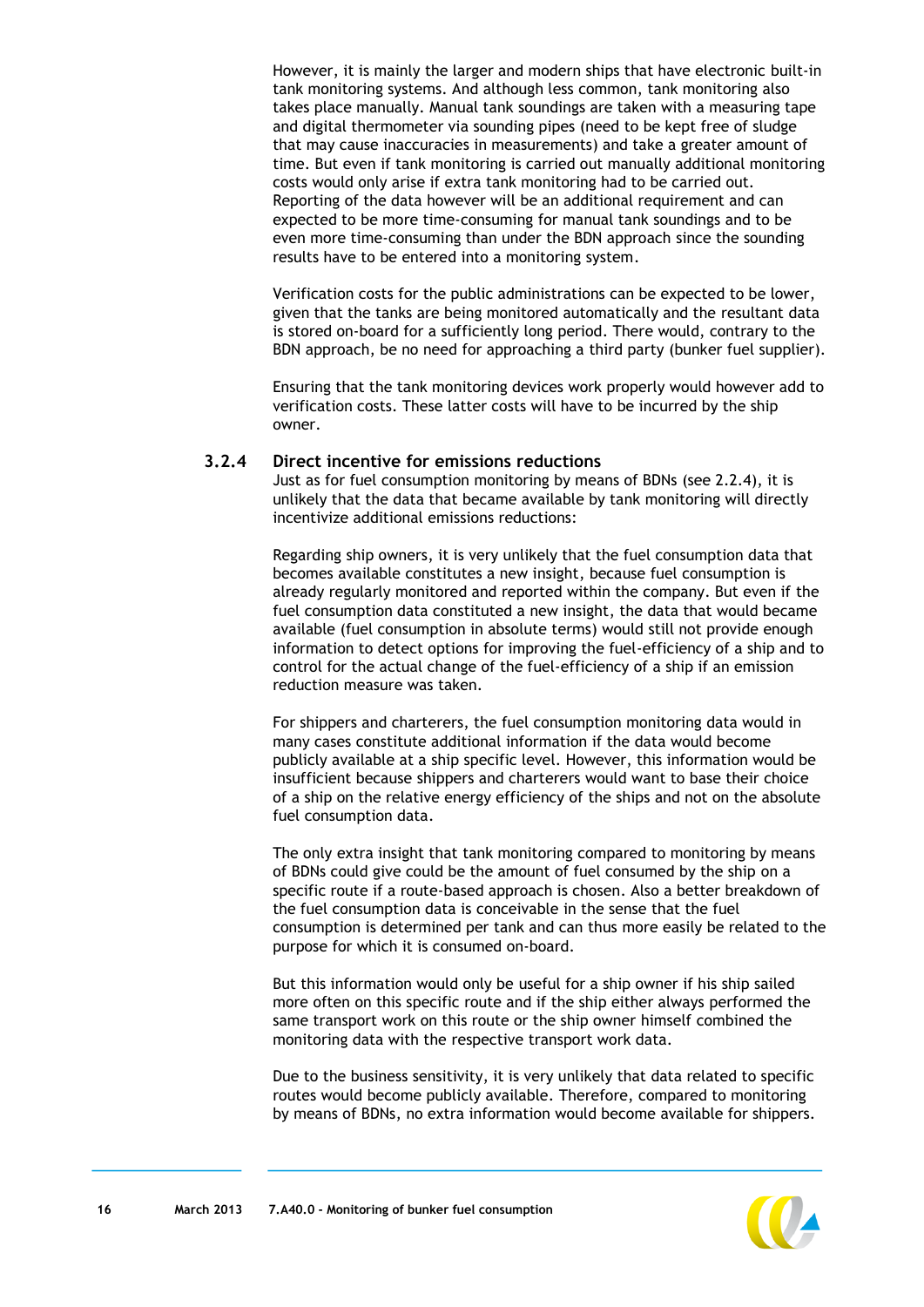Note finally that, even if a route-based approach was chosen, this would not necessarily mean that route-specific fuel consumption data would become available. If, for example, the geographic scope were the emissions on all routes to or from Europe, it would not be necessary to monitor fuel consumption on specific routes to and from Europe.

**3.2.5 Implications for market-based instrument and efficiency measures** In principle, tank monitoring is a monitoring approach that can be used for time-based policy measures. To this end all tanks on-board need to be monitored at the beginning and at the end of the respective time period, as well as before and after any change in stock that is not related to the fuel consumption process itself like e.g. bunkering.

> Tank monitoring can also be used for route-based policy measures. However, the tanks need to be monitored more often than in case of a time-based policy measure. Not only do the tanks need to be monitored at the beginning and at the end of the respective period<sup>3</sup> and whenever stock changes take place that are not related to the fuel consumption, but also whenever a ship crosses the 'route borders', i.e. whenever the ship moves from inside/outside the geographical scope of the policy measure.

<sup>3</sup> Note that a route-based measure will have a time component too, for example when a measure covers all emissions of ships on routes to and from Europe in a certain year.



 $\overline{a}$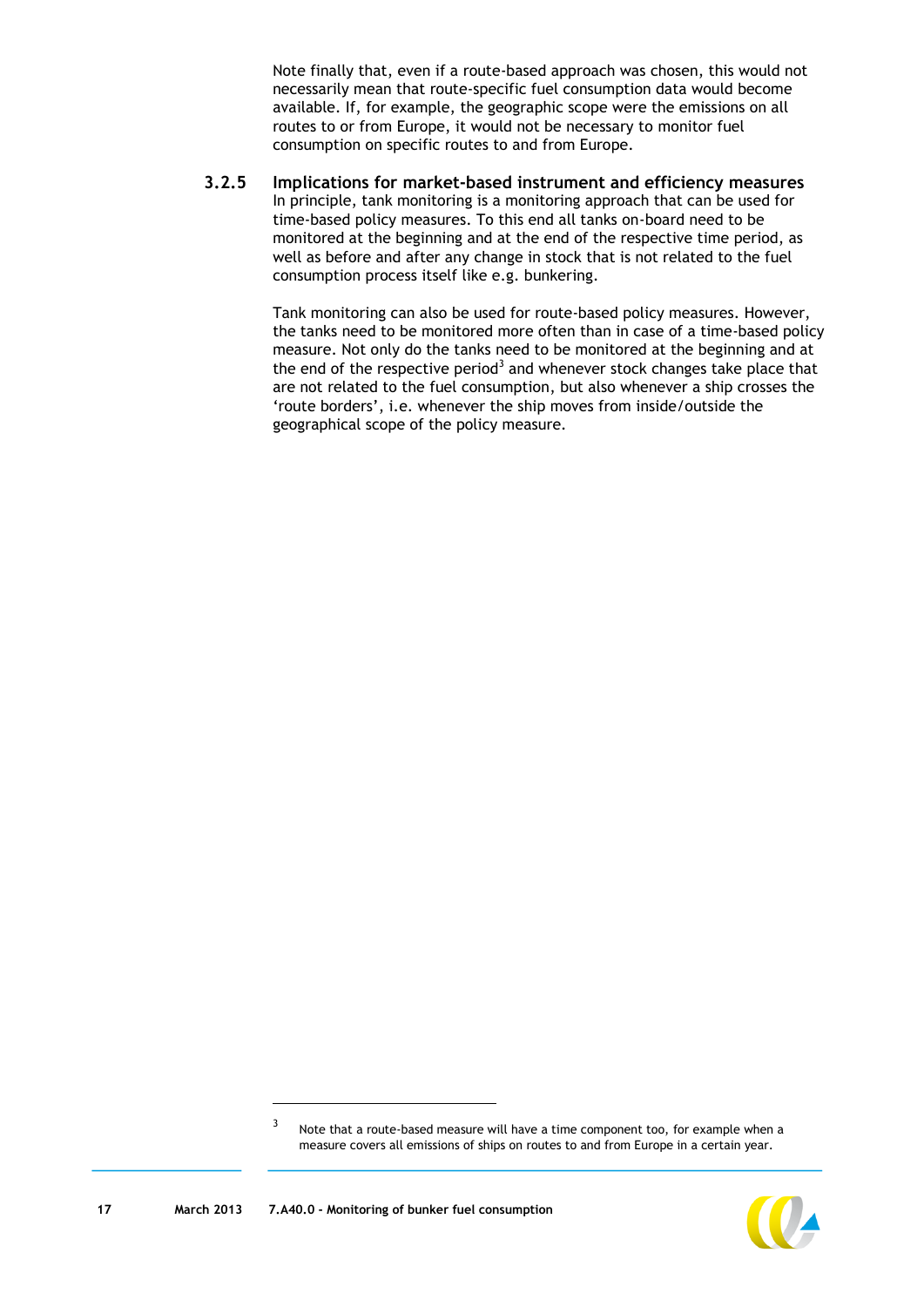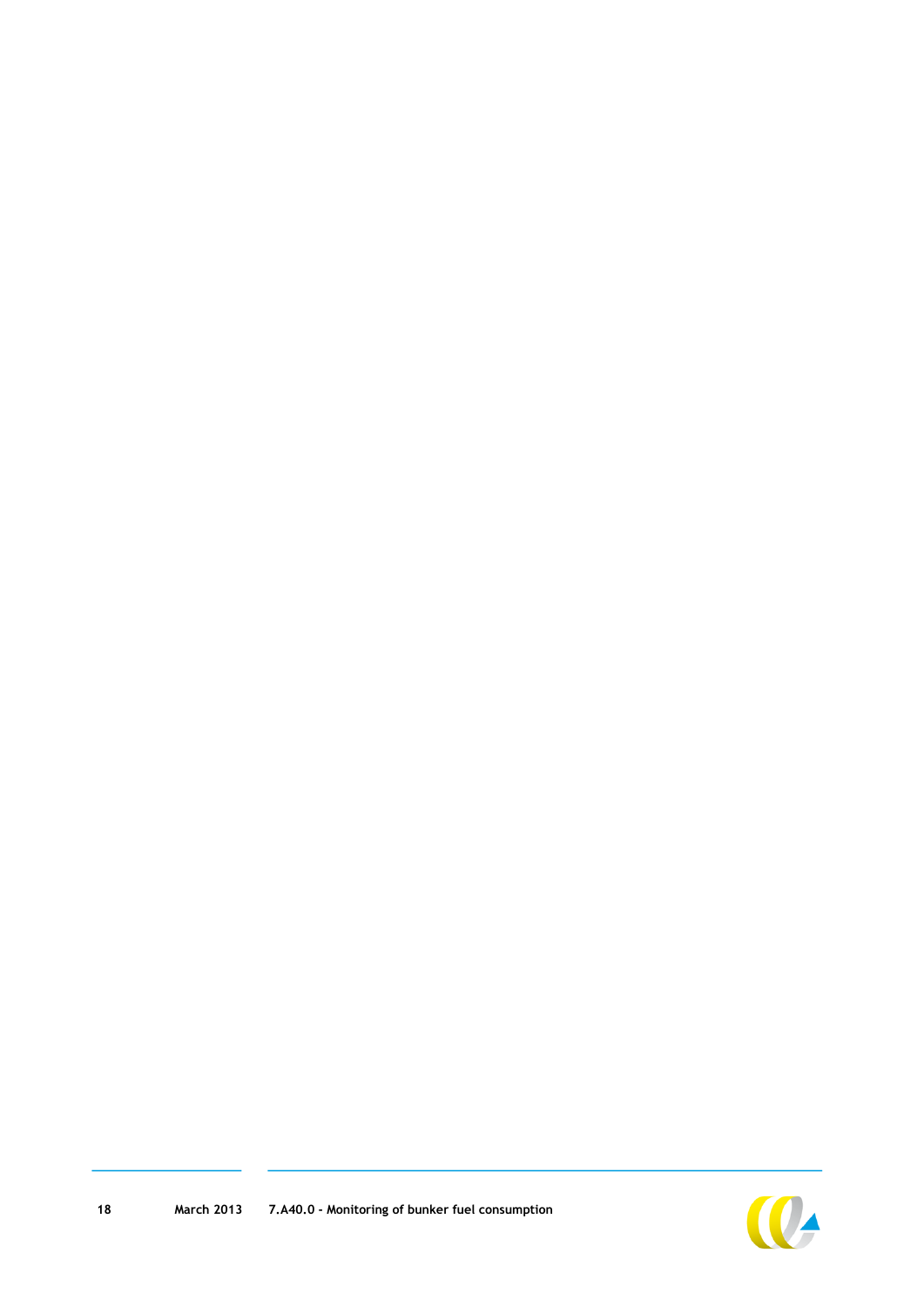<span id="page-18-0"></span>

#### <span id="page-18-1"></span>**4.1 Description of monitoring method**

The fuel consumption of a ship can further be determined by means of flow meters. These meters allow for determining the amount of fuel that is flowing through the respective pipes. The fuel flow is often measured directly (by volume, velocity or mass) or indirectly (inferential) by pressure. In order to capture all the fuel oil that is used on-board, all outward flows of all storage tanks on-board would actually need to be monitored.

A wide variety of flow meters is available, such as electronic, mechanical, optical and pressure based. The following box shows different types of flow meters used for fuel consumption monitoring.

#### **Electronic flow meters (volume)**

Electronic fuel flow meters (with digital display) are meters that are fitted to the main engine fuel supply and monitor fuel consumption constantly. The values recorded by the flow meters are calculated in the fuel flow calculation unit and form the basis for all other functions in the system (CE Delft, 2009).

#### **Velocity sensing flow meters (velocity)**

Velocity sensing flow meters are measuring the flow rate of the fuel based on the velocity. Examples of these meters are turbine flow meters and ultrasonic meters.

- *Turbine flow meters* are common in bigger ships. Turbine flow meters measure rotational speed of a turbine in the pipe which can be converted to volumetric flow. In many cases, fuel flow to the settling tank or day tank is measured rather than net flow to the engine which requires two flow meters (supply and return flow).
- *Ultrasonic meters* measure flow velocity from observations on a sonic wave passed through the flowing fluid, that exploit either a Doppler effect or time-of-flight principle.

#### **Inferential flow meters (pressure-based flow meter)**

Inferential flow meters do not sense flow rate through the direct measurement of a flow variable (such as volume, velocity or mass) but estimate flow by inferring its value from other parameters (differential pressure, variable area) They measure differential pressure within a constriction, or by measuring static and stagnation pressures to derive the dynamic pressure. (University of Exeter, 2008a).

#### **Optical flow meters**

Optical flow meters use light to determine flow rate. Small particles which accompany natural and industrial gases pass through two laser beams focused a short distance apart in the flow path. By measuring the time interval between pulses, the gas velocity is calculated.

#### **Positive displacement flow meters (volume)**

These meters measure flow-rate-based on volumetric displacement of fluid. They remain accurate at small fractions of rated capacity, but have relatively high head-losses; therefore they are generally suited to higher flow-rates. Mechanical parts of the meter are exposed to the fuel. If these were prone to wear or failure, such an event could potentially cause obstructed fuel flow. For this reason, the fuel meter should be installed with a by-pass leg. Examples of positive displacement flow meters include: oval gear flow meters, reciprocating piston flow meters, and nutating discs (wobble meters).

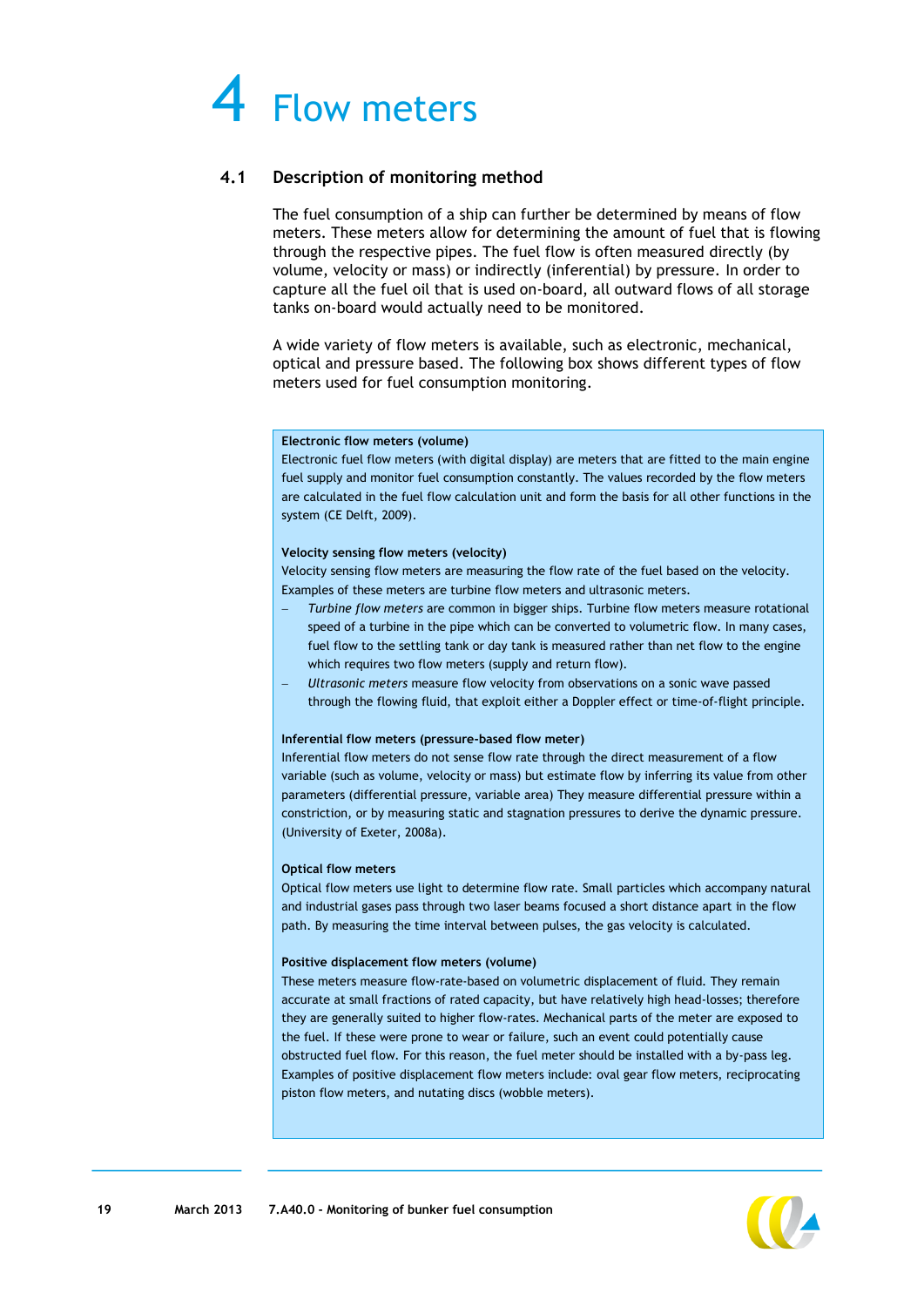#### **Mass sensing flow meters (coriolis)**

Mass flow meters are meters that measure the mass flow rate, which is the mass of the fluid traveling past a fixed point per unit of time. Examples are the coriolis meter, linear mass meter, thermal mass meter. The coriolis meter measures the force resulting from the acceleration caused by mass moving toward (or away from) a center of rotation. Since mass flow is measured, the measurement is not affected by fluid density changes. Coriolis mass flow meters can measure flow extremely accurately so they are often used to measure high value products or the introduction of fluids that affect the production of high value products.

#### <span id="page-19-0"></span>**4.2 Assessment of monitoring method**

#### **4.2.1 Accuracy, completeness and consistency**

#### *Accuracy*

The wide variety of flow meters operate on a number of different principles and deliver results of varying degrees of accuracy. [Table 1](#page-19-1) gives an overview of the accuracy for different types of flow meters.

#### <span id="page-19-1"></span>**Table 1 Accuracy of flow meters**

| Type flow meter         | Subcategory              | Quoted accuracy (%FSD)    |
|-------------------------|--------------------------|---------------------------|
| Positive displacement   | Oval gear, rotary piston | $0.1 - 0.2%$              |
| Inferential flow meter  | Variable aperture        | 3.0%                      |
| Velocity sensing        | Turbine meter            | NA                        |
| Mass sensing flow meter | Coriolis meter           | $0.05\% - 0.2\%$          |
|                         |                          | (display/analogue output) |
| Optical flow meter      | NA                       | NA                        |

Source: CE Delft (2009); University of Exeter (2008) and contacted monitoring system companies.

Electronic fuel flow meters provide an accurate and reliable method of measuring fuel consumption in marine diesel engines. Their accuracy is +/- 0.2% (CE Delft, 2009). Coriolis flow measurement technology measures the mass flow directly and eliminates the need for any mathematical conversions and is very accurate. Their accuracy varies between 0.05 and 0.2% (Emerson, KROHNE Group).

The accuracy of turbine flow meters depends inter alia on accurate information on fuel viscosity and density of the fuel. They are less accurate than displacement meters at low flow rates, but exact accuracy is not reported. The flow direction is generally straight through the meter, allowing for higher flow rates and less pressure loss than displacement-type meters.

In general, the accuracy of flow meters may vary depending on the installation, maintenance and calibration requirements of the system and on-board operator competence (IMO/IMarEST, 2012).

Compared to the first two monitoring methods (BDNs and tank monitoring), fuel flow monitoring could potentially be more accurate since it measures the actual fuel consumed in the fuel combustion system.

In order to calculate the emissions that are associated with the fuel consumption determined by fuel flow meters, the corresponding fuel quality data has to be registered too.

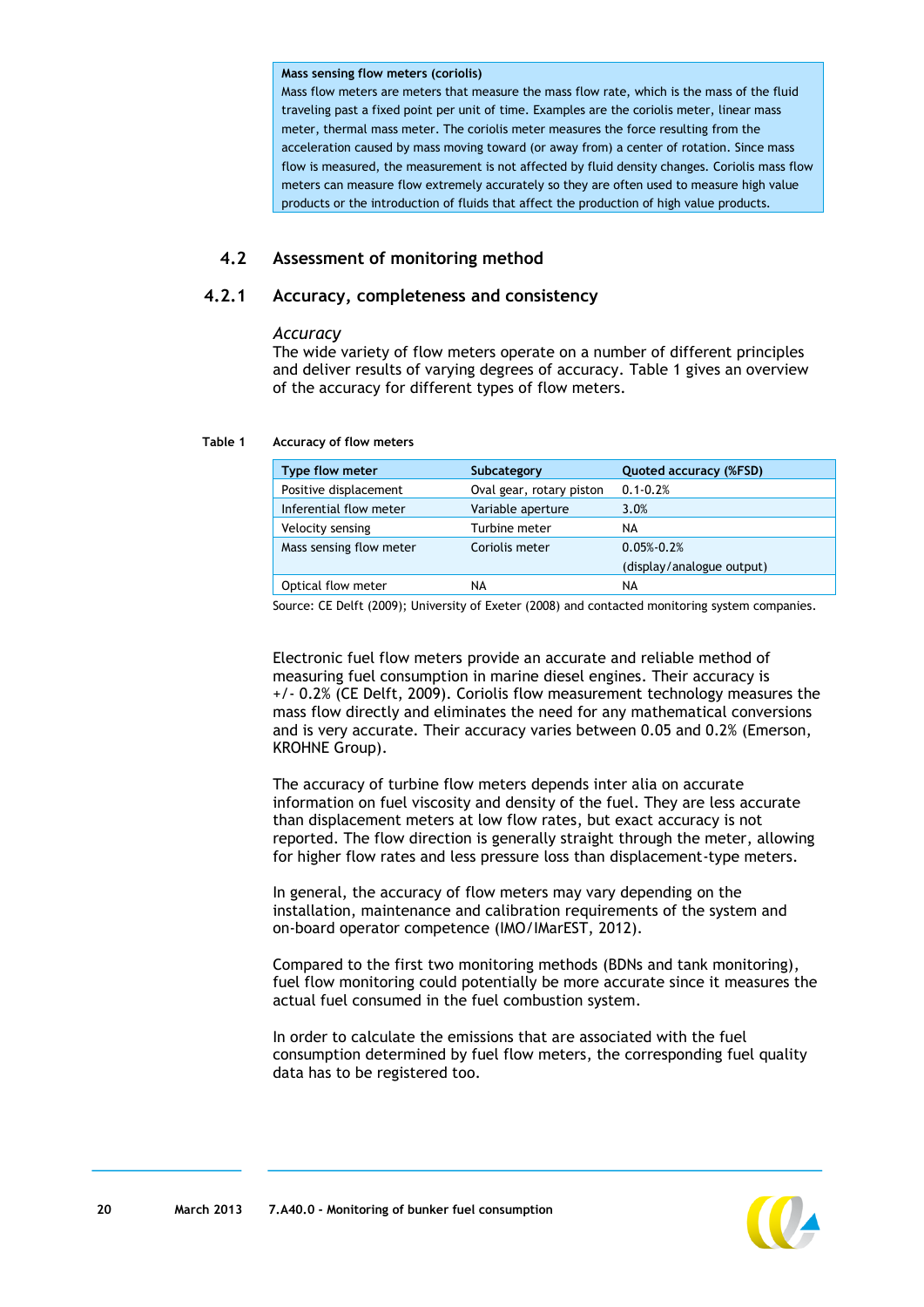#### *Completeness*

Only if all outward flows of all storage tanks on-board are actually monitored, can all fuel oil that is used on-board be captured with the flow meter approach. Between storage and combustion the bunker fuel is often processed on-board, so that monitoring of the inward flows at the engines will lead to different results than the monitoring of the outward flows of the tanks.

#### *Consistency*

There are different kinds of flow meter and unless each ship uses the technique that is most suitable for its design, and the fuel flows on each ship are measured in a consistent way (at tank/at engine), there will always be a difference between ships in the accuracy of the measurement. International quality standards to ensure sufficient accuracy of the flow meters as such could be applied/developed to ensure consistency to a certain degree.

The flow meter monitoring approach could be undermined in different ways:

- 1. Not all relevant flows are monitored.
- 2. The flow meter could not continuously register the fuel flows.
- 3. The monitored data could be documented falsely.
- 4. The monitored data could be reported falsely.

Compared to tank monitoring, ensuring consistency can be expected to be easier in the sense that no manual measurement is applied and that automatic collection and reporting is easier.

#### **4.2.2 Verifiability**

To verify the reported fuel consumption data it should ideally be ensured that

- 1. Sufficient flow meters have been installed on-board to capture the relevant fuel consumption.
- 2. The flow meters have continuously been working.
- 3. The flow meters have worked properly.
- 4. The data monitored has correctly been documented (i.e. the flow calculation unit has worked properly). And
- 5. The documented data has correctly been reported.

The verifier has the following options to ensure that the reported data are consistent with the actual fuel consumed by the ship:

- 1. The data stored in the flow calculation unit can be compared with the reported data.
- 2. It can be controlled whether sufficient flow meters are installed on-board.
- 3. It can be controlled whether the flow calculation unit has constantly received data from the flow meters.
- 4. The reported data can be cross-checked with other data on fuel consumption on-board (e.g. bunker delivery notes, oil record book or engine log book).
- 5. Plausibility tests can be applied either by again using on-board data (e.g. data on distances covered and by applying an average emission factor) or by comparing the fuel consumption of the ship under consideration with the fuel consumption of comparable ships.

#### **4.2.3 Costs**

The cost range for a fuel consumption monitoring system can be quite wide. The costs depend on the type of equipment that has to be installed to be able to measure fuel consumption. Apart from fuel measurement meters there are also other parameters which have to be considered such as density meters (to calculate mass flow) and shaft meters (to calculate efficiency parameters).

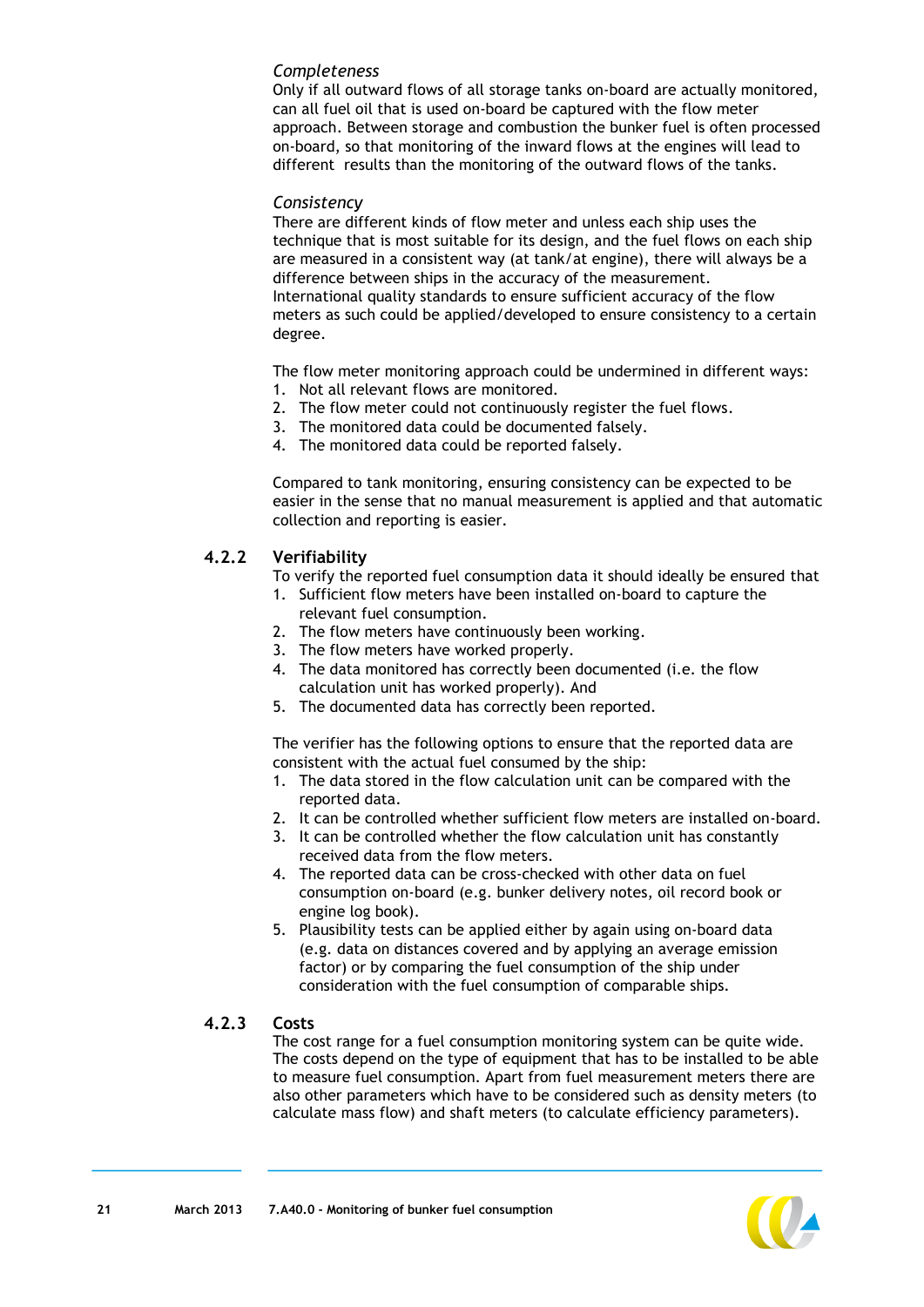The costs of equipment for the different flow meters vary largely from USD 280 for an oval gear meter (Oval MIII Flowmate) up to USD 4,500-6,000 for a coriolis meter (Exenter, 2008b). According to Krohne and VAF<sup>4</sup>, the costs of a fuel consumption monitoring system for a Panamax Bulker range from USD 15,000 to 60,500. 5

When data collection is done automatically, the burden for the crew regarding fuel consumption figures is minimized. Relating the fuel consumption figures to the respective fuel quality would however be an extra burden for the crew.

Verification costs for the public administrations can be expected to be comparable to the costs for automatic tank monitoring and thus lower than for the BND approach. Just as for the tank monitoring approach, ship owners would have to incur costs for ensuring that the monitoring devices on-board work properly.

#### **4.2.4 Direct incentive for emissions reductions**

Just as for the data that becomes available from the BDNs and from the tank monitoring approach, the data that stems from fuel flow meters does not give information on the fuel-efficiency of a ship.

Ship owners can therefore not be expected to additionally adopt innovative technical emission reduction measures and shippers and charterers cannot be expected to select different, more fuel-efficient ships.

What distinguishes the flow meter monitoring approach from the BDN and tank monitoring approach is that it can allow for a better insight as to which purpose (e.g. main engine, auxiliary engine, boiler) what amount of fuel is being used.

In addition, flow metering allows for real-time feedback on fuel consumption, and probably for each engine or boiler. This could be used to train the crew to operate more fuel-efficiently or to optimise maintenance and hull cleaning schedules. Some shipping companies have such systems in place.

Just as the tank monitor approach, the flow meter approach can give information on the amount of fuel consumed by the ship on a specific route if a route-based approach is chosen.

But this information would only be useful to a ship owner if his ship sailed more often on this specific route and if the ship either always performed the same transport work on this route or the ship owner himself combined the monitoring data with the respective transport work data.

Due to the business sensitivity, it is very unlikely that data related to specific routes would become publicly available. Therefore, compared to the monitoring by means of BDNs, no extra information would become available for shippers.

Note finally that, even if a route-based approach was chosen, this would not necessarily mean that route-specific fuel consumption data would become available. If, for example, the geographic scope were the emissions on all routes to or from Europe, it would not be necessary to monitor fuel consumption on specific routes to and from Europe.

1



<sup>4</sup> Additional data provided on prices of fuel consumption monitoring systems by: Krohne: http://nl.krohne.com/; VAF Instruments: http://www.vaf.nl/introduction/

<sup>5</sup> Costs are based on a price of £ 5,100 per flow meter, and assumption of 2-4 engines.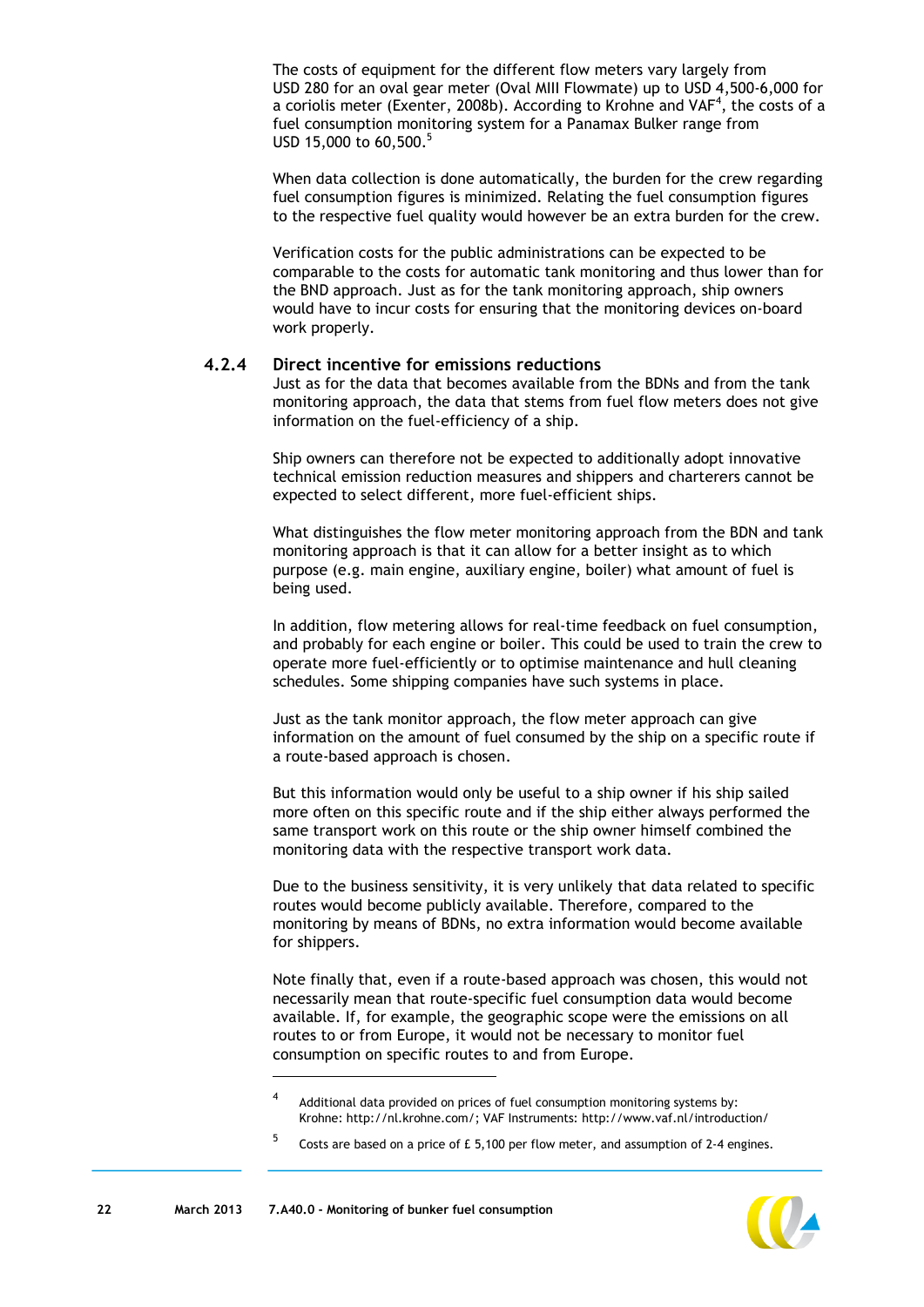**4.2.5 Implications for market-based instruments and efficiency measures** With flow meters it is possible to determine the amount of fuel that a ship has consumed over a specific period of time. Flow meters are thus a monitoring approach that can be used for time-based policy measures.

> A route-based instrument would require a geographic breakdown of the fuel consumption data. This is conceivable if the fuel monitoring data would be linked to geographic data (e.g. GPS data), at least whenever a ship crosses the 'route borders', i.e. whenever the ship moves from inside/outside the geographical scope of the policy measure.

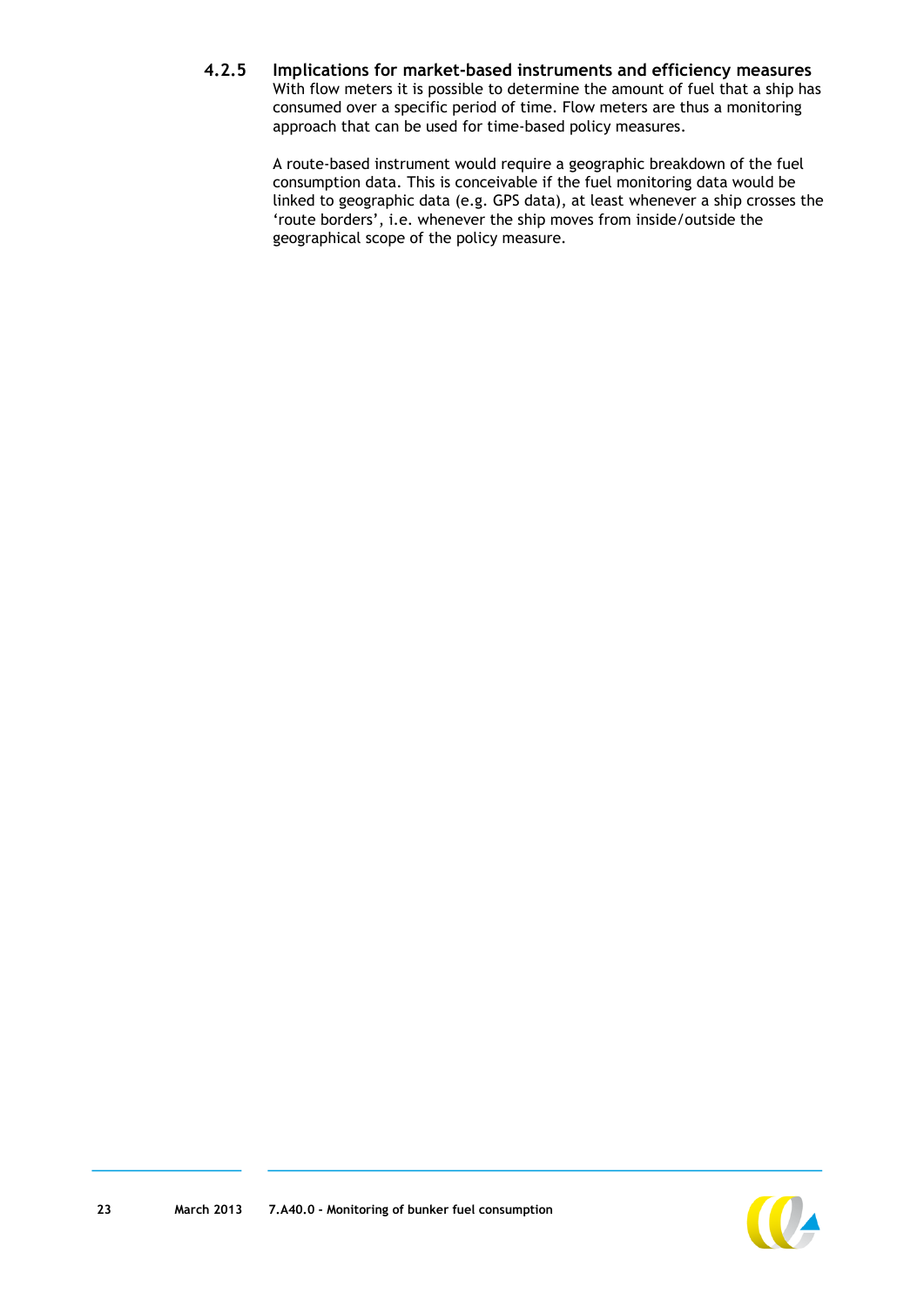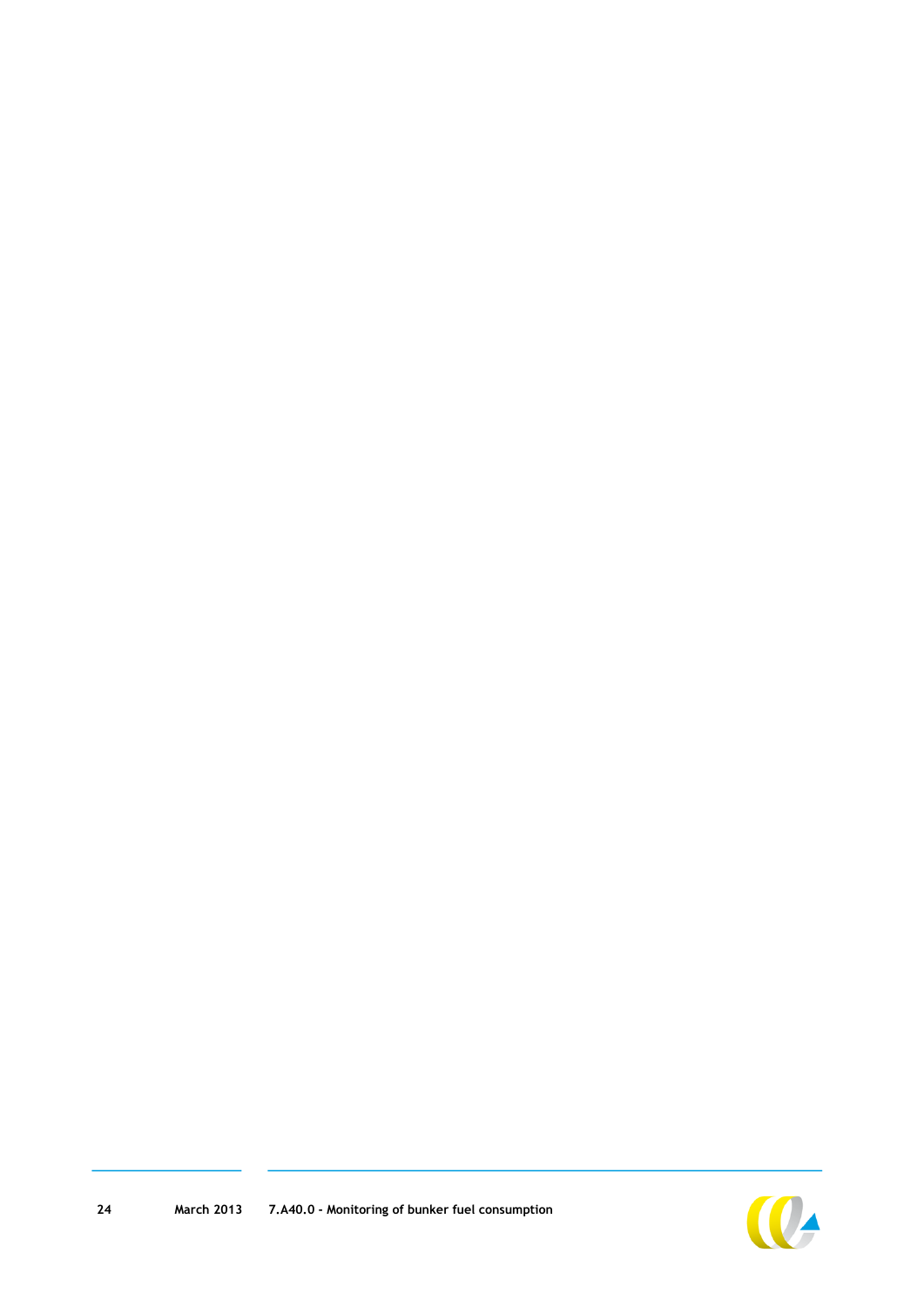# <span id="page-24-1"></span><span id="page-24-0"></span>**5.1 Description of monitoring method**

Under the previously discussed monitoring approaches the fuel consumption of the ships is monitored and converted into emissions. With direct emissions monitoring this is not the case because  $CO<sub>2</sub>$  emissions are directly measured at the exhaust gas stacks.

Continuous emissions monitoring systems (CEMS) were historically used as a tool to monitor flue gas for oxygen, carbon monoxide and carbon dioxide to provide information for combustion control in industrial settings but are now also applied in the shipping industry to continuously collect, record and report the required emissions data.<sup>6</sup> However, the technology is not widely applied in the maritime transport sector yet.

The standard CEM system consists of a sample probe, filter, sample line (umbilical), gas conditioning system, calibration gas system, and a series of gas analyzers which reflect the parameters being monitored. Typical monitored emissions include: sulphur dioxide  $(SO<sub>2</sub>)$ , nitrogen oxides  $(NO<sub>x</sub>)$ , carbon dioxide (CO<sub>2</sub>), diluent gases (CO<sub>2</sub> or oxygen O<sub>2</sub>), flue gas velocity and opacity ( EPA, 1994). Direct monitoring thus permits the combining of  $CO<sub>2</sub>$  measurement with the measurement of other air pollutants.

# <span id="page-24-2"></span>**5.2 Assessment of monitoring method**

#### **5.2.1 Accuracy, completeness and consistency**

#### *Accuracy*

There is little information on the accuracy of direct emissions monitoring systems on-board ships. According to the Center for Tankship Excellence (2011),  $CO<sub>2</sub>$  stack emissions can be monitored to an accuracy of  $+/-2\%$ .

#### *Completeness*

If all stacks are equipped with an emissions monitoring device, all emissions of the ship can be captured with the emissions monitoring approach.

#### *Consistency*

Compared to the other methods, the consistency of the results between ships seems to be ensured for emissions meters, since the location of the measurement cannot vary, the measurement will always be automatic, and there is no need for converting the fuel consumption data into emissions. However, differences in equipment as well as the care with which these are applied, calibrated and maintained can lead to inconsistencies between ships.

 $\overline{a}$ 

<sup>6</sup> The Babcock & Wilcox Company. Steam: its generation and use. The Babcock & Wilcox Company. pp. 36–5.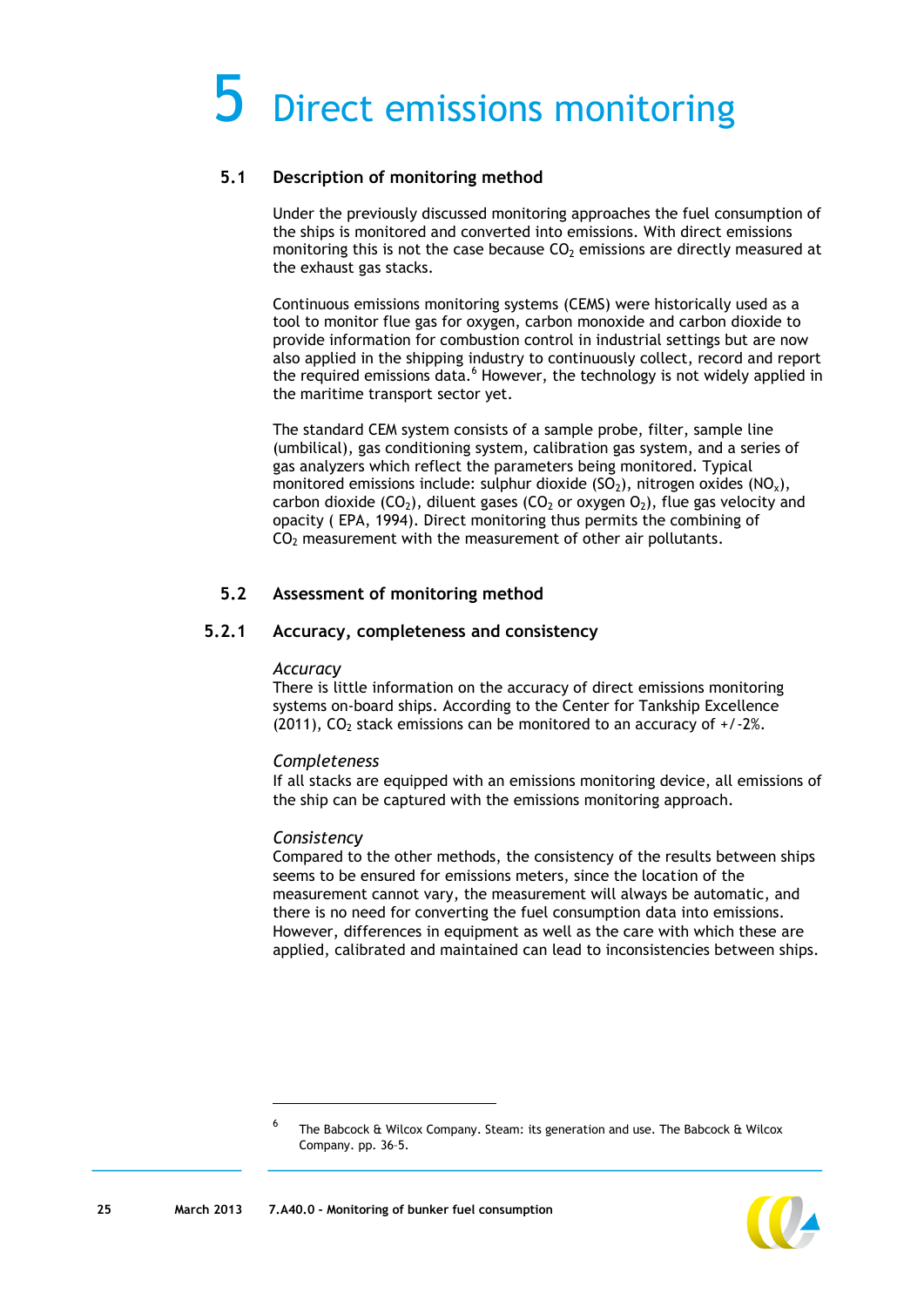# **5.2.2 Verifiability**

To verify the reported emissions data it should ideally be ensured that:

- 1. On every stack an emissions monitoring device has been installed to capture the relevant emissions.
- 2. The emissions monitoring devices have continuously been working.
- 3. The emissions monitoring devices have worked properly.
- 4. The data monitored has correctly been documented (i.e. the flow calculation unit has worked properly). And
- 5. The documented data has correctly been reported.

The verifier has the following options to ensure that the reported data are consistent with the actual emissions of the ship:

- 1. It can be controlled whether sufficient emissions monitoring devices are installed on-board.
- 2. It can be controlled whether the respective calculation unit has constantly received data from the emissions monitoring devices.
- 3. It can be controlled whether the emissions monitoring devices work properly by installing an alternative mobile unit during time in port, and at the same time control whether the emissions calculation unit records correctly.
- 4. Plausibility tests can be applied either by using on-board data on fuel consumption or related data (e.g. data on distances covered and by applying an average emission factor) or by comparing the emissions of the ship under consideration with the emissions of comparable ships.

#### **5.2.3 Costs**

The cost of an emission monitoring system is roughly estimated at USD 100,000 for equipment (MariNOx, Martek-Marine) while installation costs would add up to another USD 25,000 for a single main engine system.

Since the data is reported automatically, the burden for the crew is minimized. It is therefore relieving crew, company staff and regulatory authorities of paperwork and prevents administrative disputes (Neef, 2009).

#### **5.2.4 Direct incentive for emissions reductions**

Direct emissions monitoring provides a direct feedback of the emissions of a ship. Since emissions are measured in the stack, it may not always be clear where they are created, i.e. whether they result from the main engine, the auxiliaries or from the boilers.

Hence, direct emissions monitoring can be used to provide the crew with direct feedback on total emissions, which could be used to train the crew, just as is the case for fuel flow meters. However, in contrast to flow meters, it would be harder for the crew to detect whether a certain engine or boiler is running inefficiently and needs maintenance, since it would not be possible to immediately see where the emissions are created.

For non- $CO<sub>2</sub>$  emissions direct emissions monitoring would allow for a direct feedback that none of the other methods provide. This could be used to train the crew to operate in a way that reduces  $NO<sub>x</sub>$  and PM emissions, for example. Direct emissions monitoring can also be used to demonstrate compliance with ECA requirements.

Just as for the data that becomes available from the previously discussed monitoring approaches, the data that stems from direct emissions monitoring does not give information on the fuel-efficiency of a ship directly.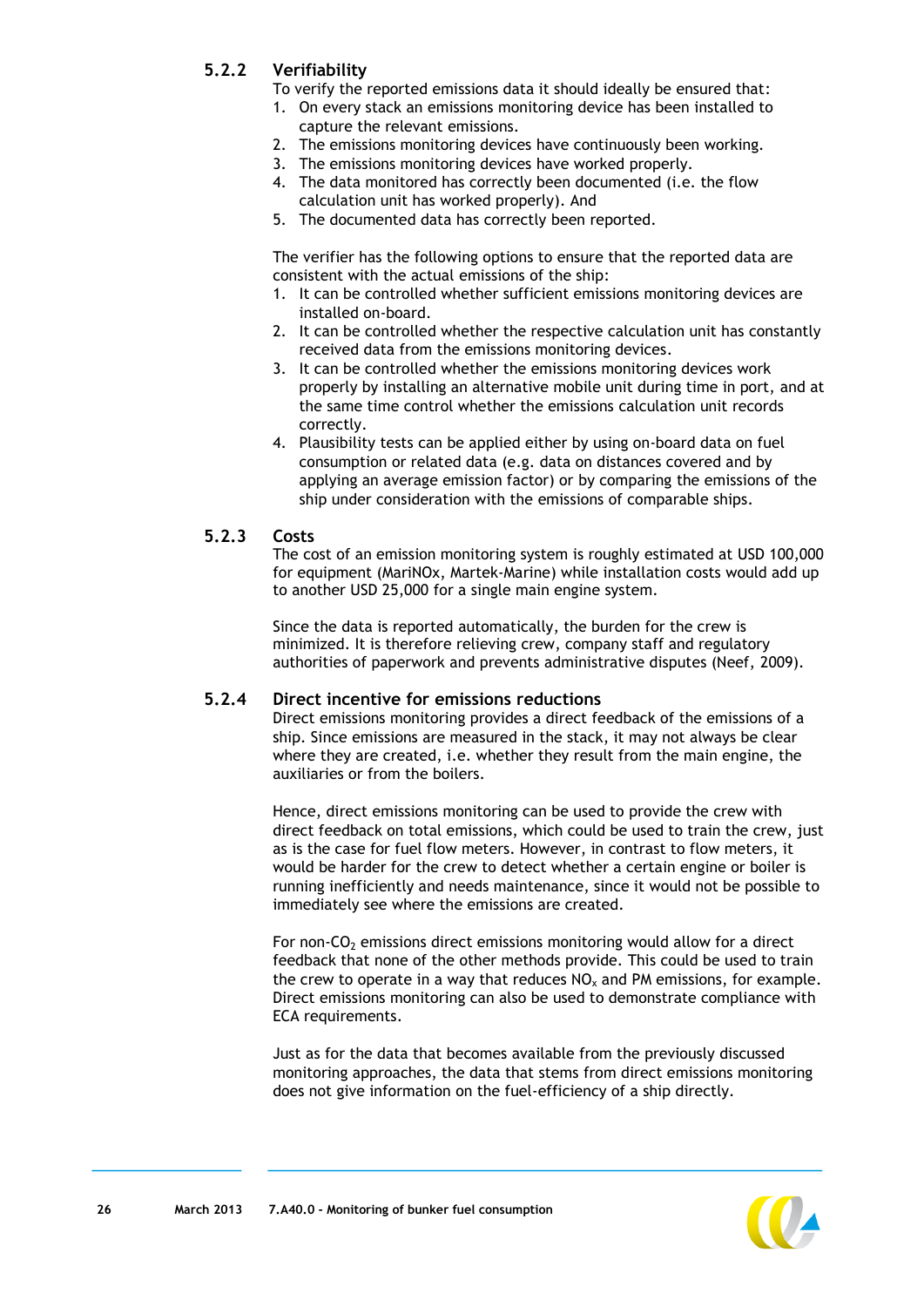Ship owners can therefore not be expected to additionally adopt innovative technical emission reduction measures and shippers and charterers cannot be expected to choose for different, more fuel-efficient ships.

Just as the tank monitoring and the flow meter approach the direct emissions monitoring approach can give information on the amount of fuel consumed by the ship on a specific route if a route-based approach is chosen. But this information would only be useful for a ship owner if his ship sailed more often on this specific route and if the ship either always performed the same transport work on this route or the ship owner himself combined the monitoring data with the respective transport work data.

Due to the business sensitivity, it is very unlikely that data related to specific routes would become publicly available. Therefore, compared to the monitoring by means of BDNs, no extra information would become available for shippers.

Note finally that, even if a route-based approach was chosen, this would not necessarily mean that route-specific fuel consumption data would become available. If, for example, the geographic scope were the emissions on all routes to or from Europe, it would not be necessary to monitor fuel consumption on specific routes to and from Europe.

#### **5.2.5 Implications for market-based instruments and efficiency measures**  For direct emissions monitoring the same principle holds as for flow meters.

With direct emissions monitoring it would be possible to determine the emissions of a ship over a specific period of time. Direct emissions monitoring is thus an approach that can be used for time-based policy measures.

A route-based instrument would require a geographic breakdown of the emissions data. This is conceivable if the emissions monitoring data would be linked to geographic data (e.g. GPS data), at least whenever a ship crosses the 'route borders', i.e. whenever the ship moves from inside/outside the geographical scope of the policy measure.

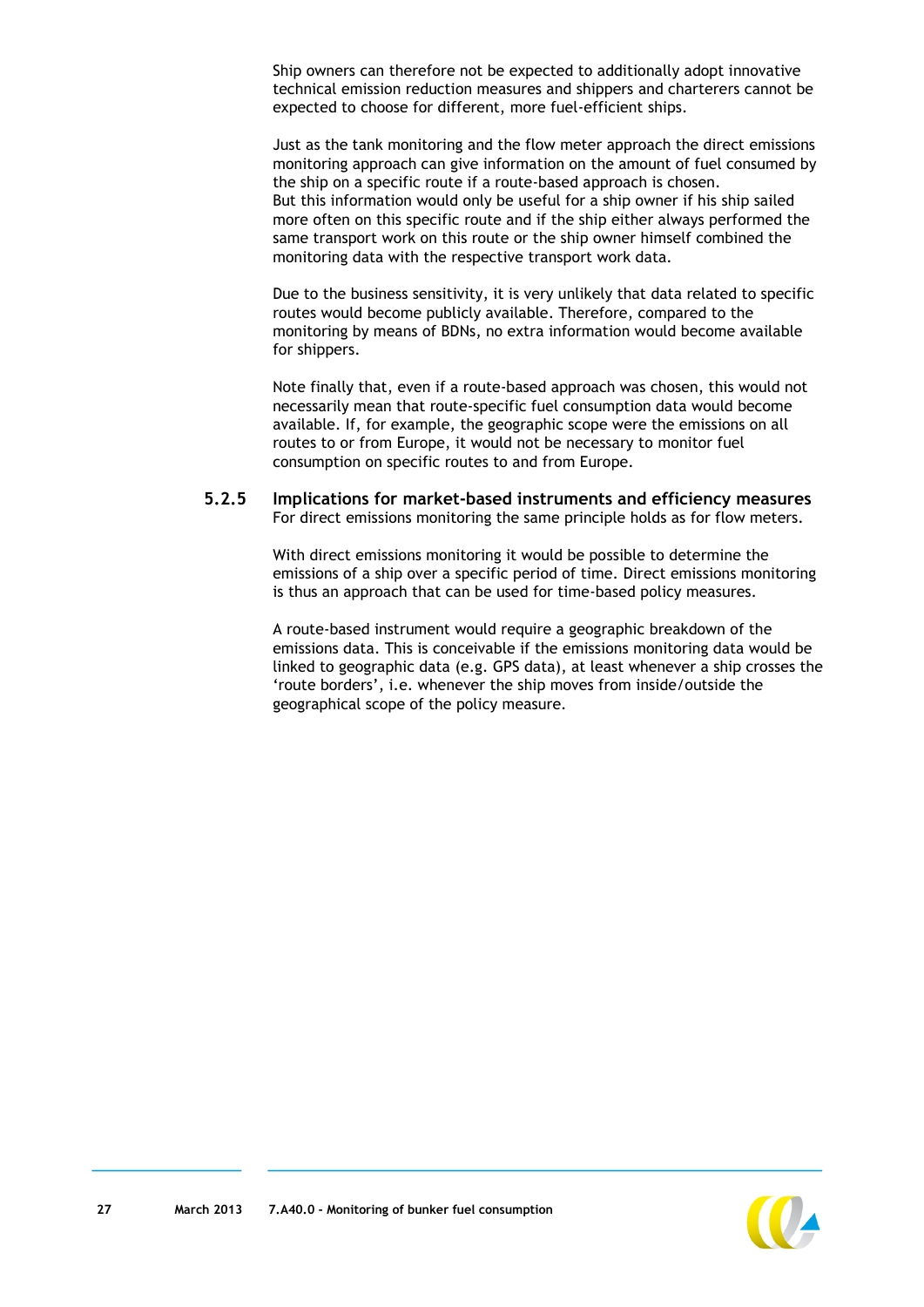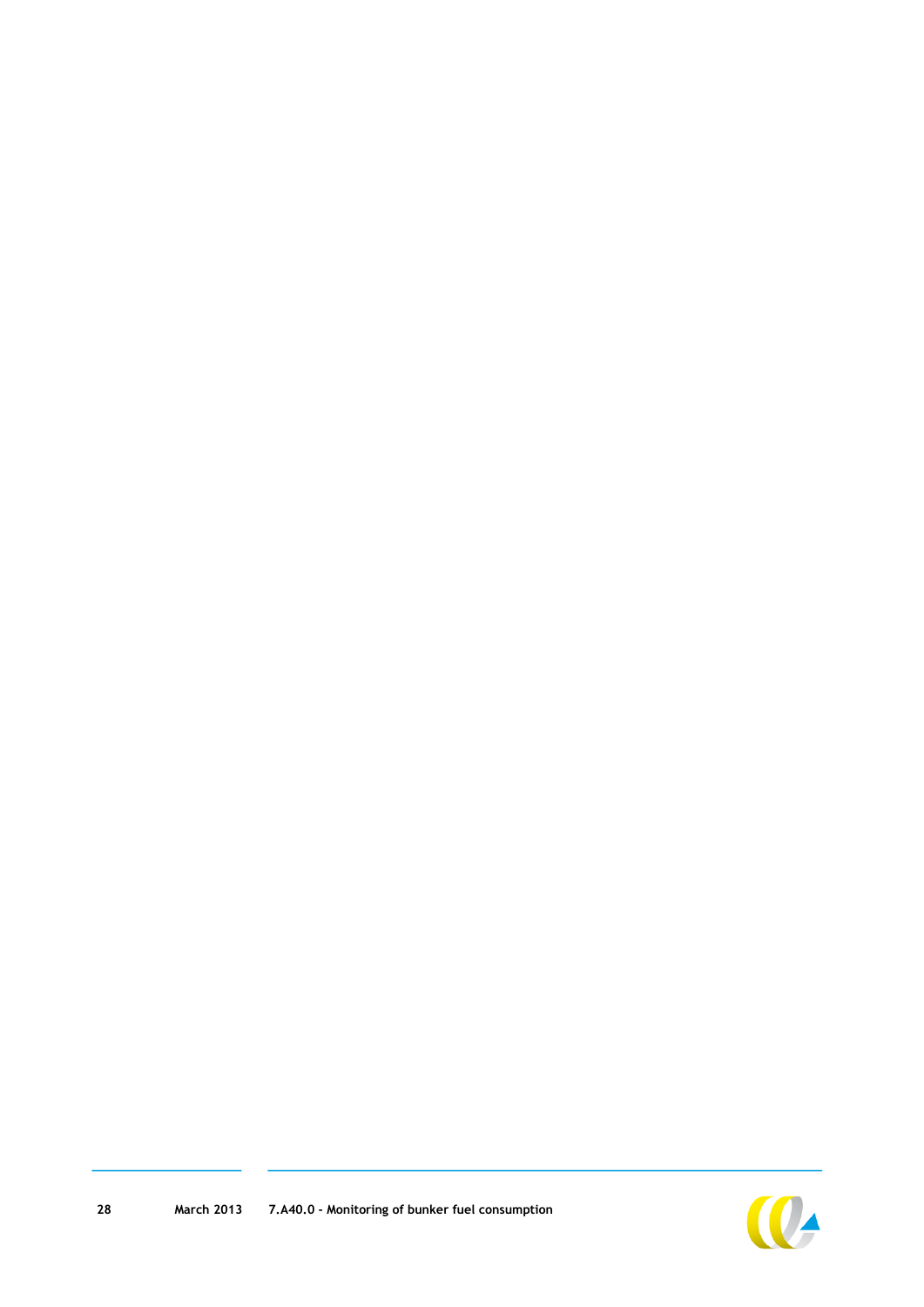# <span id="page-28-0"></span>**Conclusions**

[Table 2](#page-28-1) shows the need for equipment, the costs and the possibility to monitor other pollutants using the four monitoring methods. BDNs do not require any equipment, and bunker fuel tank monitoring equipment is relatively cheap and already installed on many ships. Fewer ships have flow meters, although many ships with modern fuel systems do have them. Flow meters are considerably more expensive than tank sounding systems, but less expensive than direct emissions monitoring systems, which very few ships have.

In contrast, the operating costs of systems that can be automated, such as flow meters, some bunker tank monitoring systems and direct emissions measurements are probably lower than the operating costs of a monitoring system based on BDNs.

Direct emission measurements can be used to measure non- $CO<sub>2</sub>$  emissions as well. BDNs provide information on the sulphur content of fuel and hence on sulphur emissions. The other systems can also provide this information when the sulphur content of the fuel is taken into account.

<span id="page-28-1"></span>

| <b>Equipment needed</b>                                          | Costs/burden for ship<br>operator/owner                                                                                                   | Monitoring& verification<br>costs/burdens                                                                                                                                             | Monitoring<br>of other<br>pollutants                            |
|------------------------------------------------------------------|-------------------------------------------------------------------------------------------------------------------------------------------|---------------------------------------------------------------------------------------------------------------------------------------------------------------------------------------|-----------------------------------------------------------------|
| None                                                             | No equipment cost.<br>No running costs.<br>Data reporting costs/burden<br>could be high as a result of<br>use of paper records.           | Reporting the data is an extra<br>burden.<br>Costs will be higher as a result of<br>use of paper records and lack of<br>automation possibilities.                                     | SO <sub>x</sub>                                                 |
| Yes, but already<br>present on larger<br>ships                   | Equipment: USD 1,000-1,300<br>per tank.<br>Maintenance of device.<br>Data reporting costs/burden<br>modest if automatically<br>monitored. | If tanks are automatically<br>monitored and results<br>electronically recorded then costs<br>will be modest.<br>Costs may have to be incurred to<br>prove that device works properly. | $(SO_x)$                                                        |
| Yes, but already<br>present in ships with<br>modern fuel systems | Equipment: USD 15,000-<br>60,000.<br>Maintenance of device.<br>Data reporting costs/burden<br>modest if automatically<br>monitored.       | If flow is automatically monitored<br>and results electronically<br>recorded then costs will be<br>modest.<br>Costs may have to be incurred to<br>prove that device works properly.   | $(SO_x)$                                                        |
| Yes and not widely<br>used in sector yet                         | Equipment: USD 100,000.<br>Maintenance of device.<br>Data reporting costs/burden<br>modest with automatic<br>monitoring.                  | Automatic monitoring and<br>recording means costs will be<br>modest.<br>Costs may have to be incurred to<br>prove that device works properly.                                         | $SO_{x}$ , $NO_{x}$ ,<br>PM, etc. in<br>real-time.              |
|                                                                  |                                                                                                                                           |                                                                                                                                                                                       | Nota: The cost ostimate for flow motors is for a Danamay Bulker |

#### **Table 2 Comparison of equipment costs and capabilities of various fuel consumption monitoring systems**

The cost estimate for flow meters is for a Panamax Bulker.

Note: Depending on how the system is designed, monitoring and verification cost may accrue to the ship owner/operator or to the regulator.

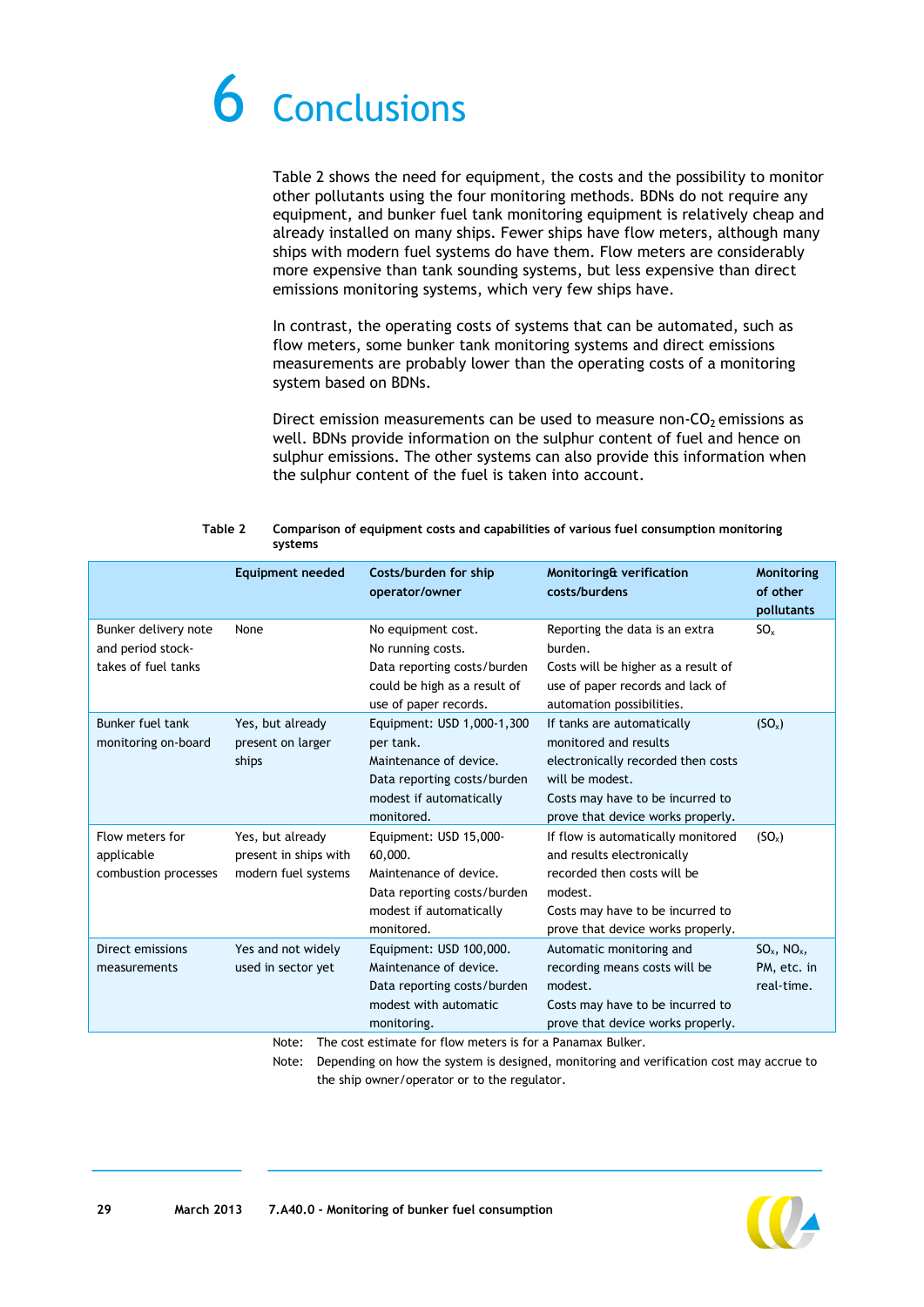Fuel flow meters are the most accurate systems available, as is shown in [Table 3.](#page-29-0) Their accuracy in monitoring  $CO<sub>2</sub>$  emissions can be an order of magnitude better than the other systems. Direct emissions measurements are probably most accurate in monitoring non- $CO<sub>2</sub>$  emissions. If systems are installed properly, all systems can provide complete monitoring results. The consistency of automated systems may be better since they reduce the impact of human errors and the possibility for fraud. Verification is also easier for the automated systems. Verification of the data reported on the basis of BDNs could turn out to be difficult and time-consuming: BDN copies can be illegible and/or issued by a subcontractor of the registered fuel supplier.

<span id="page-29-0"></span>

|                                                                      | <b>Accuracy</b>                                                         | Completeness                                                                                                                                                   | Consistency                                                                                                                                                 | Verifiability                                                                                                                                                                                                                                                                            |
|----------------------------------------------------------------------|-------------------------------------------------------------------------|----------------------------------------------------------------------------------------------------------------------------------------------------------------|-------------------------------------------------------------------------------------------------------------------------------------------------------------|------------------------------------------------------------------------------------------------------------------------------------------------------------------------------------------------------------------------------------------------------------------------------------------|
| Bunker delivery<br>note and periodic<br>stock-takes of<br>fuel tanks | $1 - 5%$                                                                | All fuel used on-board is<br>captured, provided that<br>all BDNs are presented,<br>every bunker operation is<br>covered by BDNs and BDNs<br>are not falsified. | Difficult to ensure:<br>All BDNs have to be<br>presented, every<br>bunker operation<br>has to be covered<br>by BDNs and BDN<br>need not to be<br>falsified. | Data can be verified by<br>cross-check with other<br>data<br>on-board<br>cross-check with BDNs of<br>bunker fuel suppliers<br>plausibility checks<br>$\qquad \qquad -$<br>Could turn out to be difficult<br>if BDN copy illegible and/or<br>issued by subcontractor of<br>fuel supplier. |
| <b>Bunker fuel tank</b><br>monitoring on-<br>board                   | Limited to very<br>inaccurate (if<br>manually).<br>Electronically: 2-5% | All tanks need to be<br>monitored to capture all<br>fuel used on-board.                                                                                        | Difficult to ensure:<br>Different methods<br>can be applied with<br>different care.<br>All tanks need to be<br>monitored<br>frequently enough.              | Data can be verified by<br>cross-check with other<br>data<br>on-board<br>controlling devices on-<br>$\equiv$<br>board<br>plausibility checks<br>$\qquad \qquad -$<br>Verification is easier than for<br>BDN if tanks are monitored<br>automatically.                                     |
| Flow meters for<br>applicable<br>combustion<br>processes             | $-3%$                                                                   | All outward flows of all<br>tanks need to be<br>monitored to capture all<br>fuel used on-board.                                                                | Easier to ensure<br>than for BDN and<br>tank monitoring<br>since only<br>automatic<br>measurement.                                                          | Data can be verified by<br>cross-check with other<br>data<br>on-board<br>controlling devices<br>on-board<br>plausibility checks<br>Verification is easier than for<br>BDN since monitoring is done<br>automatically.                                                                     |
| Direct emissions<br>measurements                                     | $+1 - 2%$                                                               | All fuel used on-board is<br>captured if all stacks on-<br>board are monitored.                                                                                | Easier to ensure<br>than for BDN and<br>tank monitoring<br>since only<br>automatic<br>measurement.                                                          | Data can be verified by<br>cross-check with other<br>$\equiv$<br>data<br>on-board<br>controlling devices<br>on-board<br>plausibility checks<br>Verification is easier than for<br>BDN since monitoring is done<br>automatically.                                                         |

#### **Table 3 Comparison of the quality of the results of various fuel consumption monitoring systems**

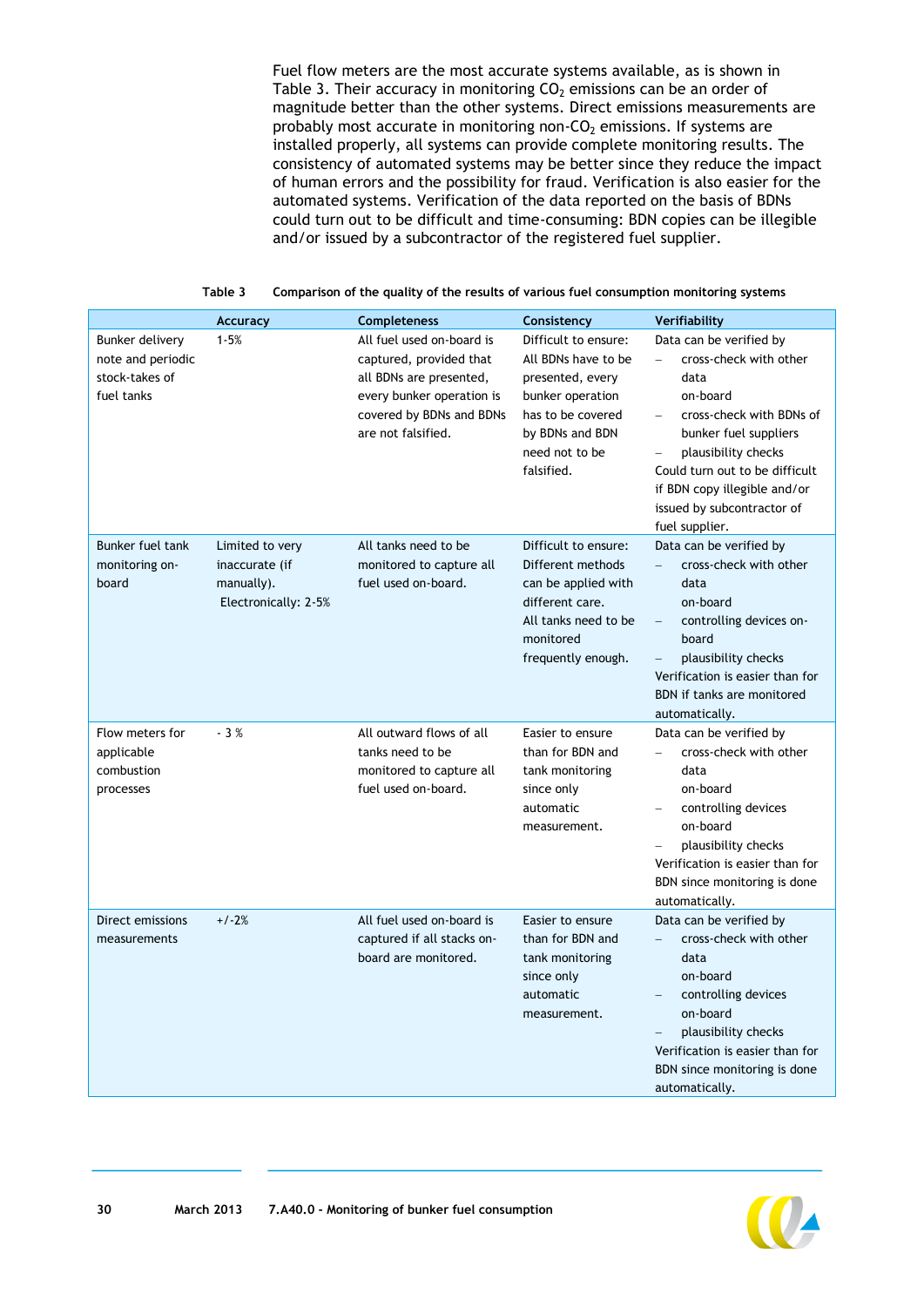MRV can provide an incentive for emissions reductions in two ways. The first, which we have labelled 'within company' stems from the fact that MRV may yield additional information on fuel use and/or existing information in a new form to a shipping company that can be used to fine tune the operation of the ship in real-time, train the crew, indicate a need for maintenance of engines, hull, propeller, etc. The second, which we have labelled 'market transparency', stems from the fact that public data about the fuel-efficiency of a ship may help charterers or shippers select the most fuel-efficient ships. This could reduce a major barrier to the implementation of cost-effective measures to reduce emissions, which is the split incentive between ship owners and charterers, and also more generally allow the users of shipping services to choose vessels on the basis of their relative fuel consumption/ efficiency.

Systems that are already commonly used within companies are unlikely to provide additional incentives to reduce emissions. Hence, it is unlikely that BDNs or tank monitoring provide an additional incentive for emissions reductions within a company. Since flow meters are not used in all ships and direct emissions monitoring is hardly used, and since they can be used to provide real-time feedback on fuel consumption, they may provide an additional incentive to train the crew and to optimise maintenance, and allow managers to fine-tune their operations. With respect to the latter, flow meters are probably superior because they can yield more detailed information on where fuel is used.

MRV systems that yield information on emissions do not provide additional market transparency, unless combined with other data to yield fuel-efficiency data, and are made public. This other data could be miles sailed, cargo carried, etc. Relevant information on fuel-efficiency therefore requires route-based emissions data which BDNs cannot supply but the other monitoring methods can.

All monitoring systems but the BDN can yield route-based emissions data and can hence be used for route-based policy measures. BDNs can only be used for time-based policy measures.

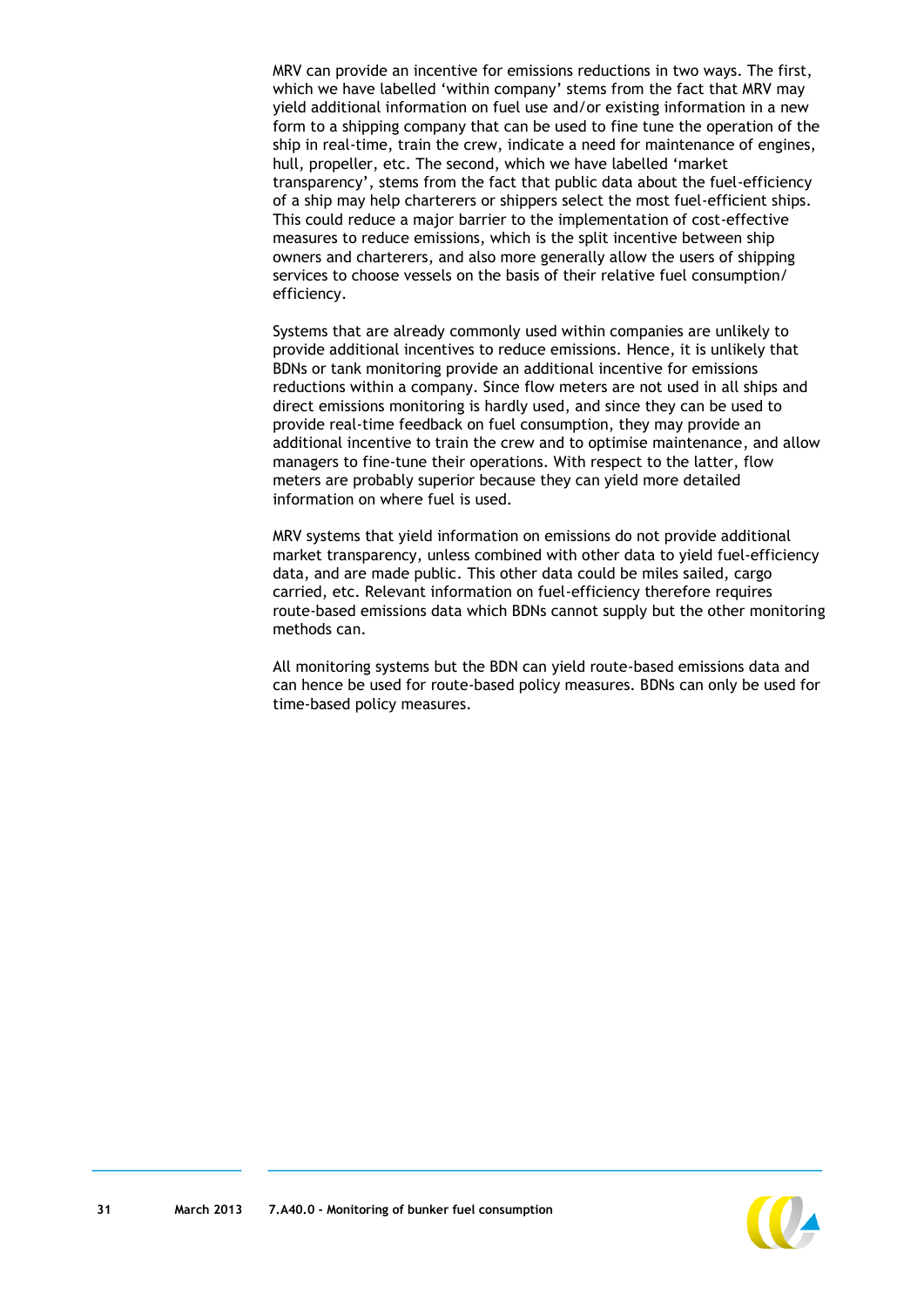#### **Table 4 Comparison of the emissions reduction incentives directly incentivized by various fuel consumption monitoring systems**

|                                                                 | Direct incentive for emissions reductions                                                                                                                                                                                                                      |                                                                                          | <b>Time-based</b><br>measures | Route-based<br>measures |
|-----------------------------------------------------------------|----------------------------------------------------------------------------------------------------------------------------------------------------------------------------------------------------------------------------------------------------------------|------------------------------------------------------------------------------------------|-------------------------------|-------------------------|
|                                                                 | Within company                                                                                                                                                                                                                                                 | Market transparency                                                                      |                               |                         |
| Bunker delivery note and<br>period<br>stock-takes of fuel tanks | Not likely since<br>no additional information<br>no efficiency data<br>provided<br>no break down of fuel<br>consumption possible<br>no real-time fuel<br>consumption feedback<br>possible                                                                      | Not likely since<br>no efficiency data provided                                          | Yes                           | <b>No</b>               |
| Bunker fuel tank<br>monitoring<br>on-board                      | Not likely since<br>no additional information<br>no efficiency data<br>provided<br>no real-time fuel<br>consumption feedback<br>possible<br>However:<br>break down of fuel<br>consumption possible to<br>certain extent<br>route-based information<br>possible | Likely when combined with other<br>data to yield information about a<br>ships efficiency | Yes                           | Possible                |
| Flow meters for<br>applicable combustion<br>processes           | Possible that the system<br>provides - real-time fuel<br>consumption feedback.<br>break down of fuel<br>consumption possible<br>route-based information<br>available                                                                                           | Likely when combined with other<br>data to yield information about a<br>ships efficiency | Yes                           | Possible                |
| Direct emissions<br>measurements                                | Possible that the system<br>provides - real-time fuel<br>consumption feedback.<br>route-based information<br>available<br>real-time fuel<br>consumption feedback<br>possible                                                                                   | Likely when combined with other<br>data to yield information about a<br>ships efficiency | Yes                           | Possible                |

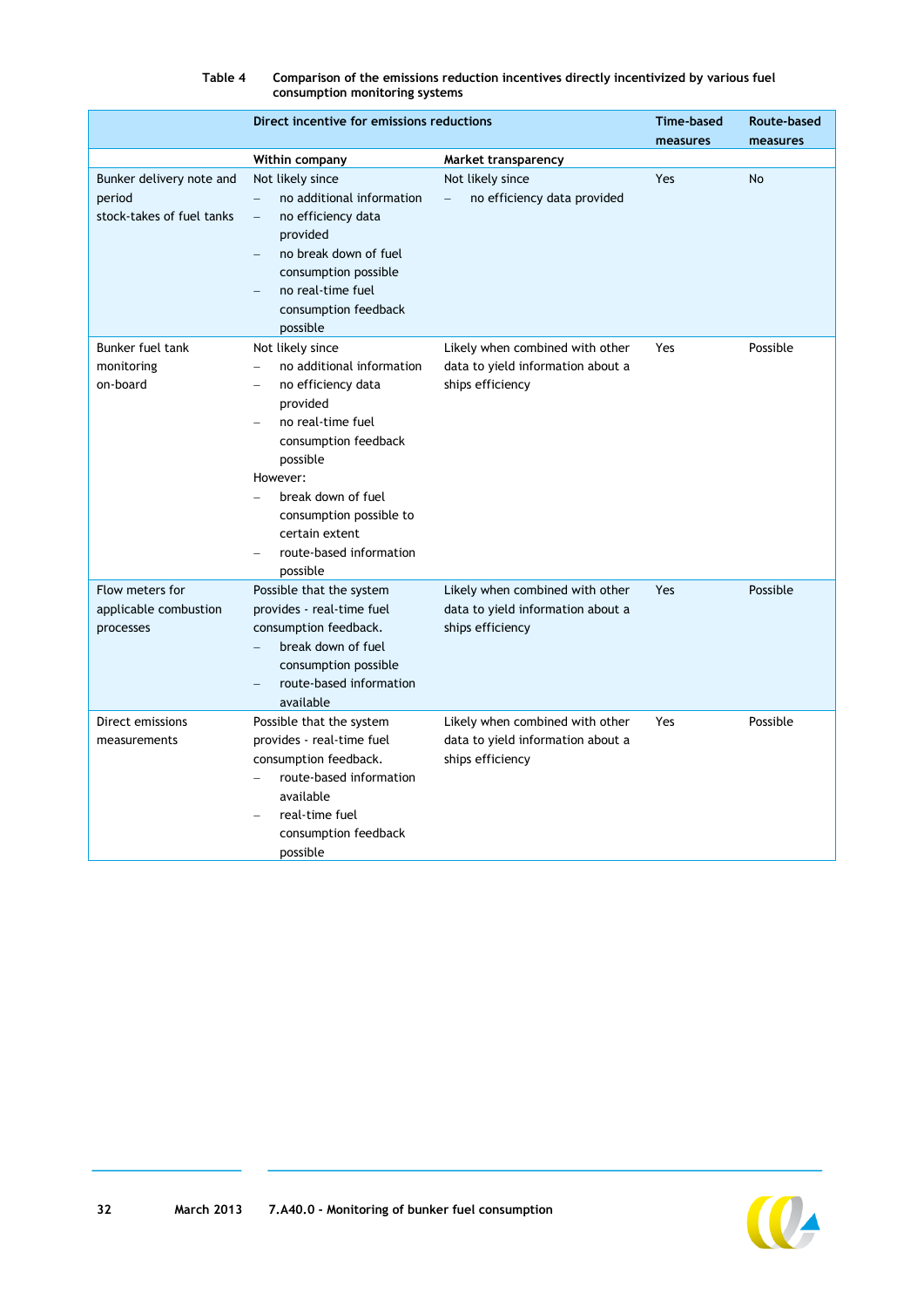# <span id="page-32-0"></span>7 Literature

**Bunkerspot, 2009** Bunkerspot, Vol. 6, No.1, Feb/March 2009

#### **Cardiff University, 2013a**

M. Bloor, S. Baker, H. Sampson, K. Dahlgren Issues in the enforcement of future international regulations on ships' carbon emissions Cardiff : Cardiff University, 2013

#### **Cardiff University, 2013b**

M. Bloor, S. Baker, H. Sampson, K. Dahlgren Effectiveness of international regulation of pollution controls: the case of the governance of ship emissions Cardiff : Cardiff University, 2013

#### **CE Delft, 2009**

Technical support for European action to reduce Greenhouse Gas Emissions from international maritime transport Delft : CE Delft, 2009

# **Center of Tankship Excellence, 2011**

Direct Taxation of Ship-based  $CO<sub>2</sub>$  Emissions Florida : Center of Tankship Excellence, 2011

**EPA, 2000**

Evaluation of Particulate Matter Continuous Emission Monitoring Systems Environmental Protection Agency, 2000

#### **EPA, 1994**

An Operator's Guide To Eliminating BiasIn CEM Systems http://www.epa.gov/airmarkets/emissions/docs/bias.pdf Environmental Protection Agency, 1994

#### **ILENT, 2013**

www.ilent.nl/english/merchant\_shipping/ship\_owners\_dutch\_flag/legislation/ marine\_fuels\_quality/ Inspectie Leefomgeving en Transport, 2013

#### **IMarEST, 2012**

Global-based approach to fuel and  $CO<sub>2</sub>$  emissions monitoring and reporting, MEPC 65/INF. 3 London: Institute of Marine Engineering, Science and Technology, 2012

# **IMO, 2013**

Summary of Status of Conventions as at 6 March 2013

#### **IMO, 2012**

Report of the Marine Environment Protection Committee on its sixty-third session, MEPC 63/23, 14 March 2012 International Maritime Organization, 2012